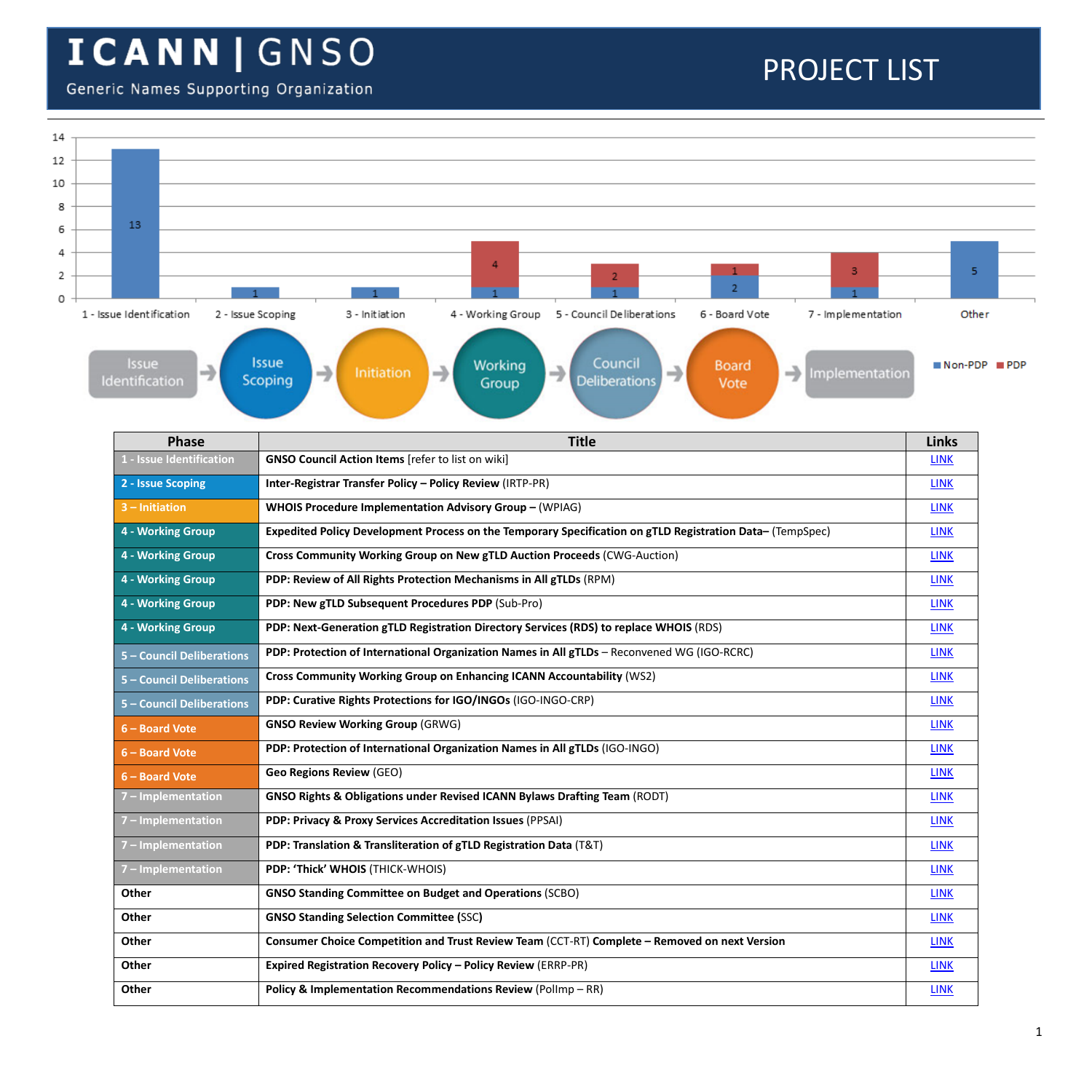Generic Names Supporting Organization

#### PROJECT LIST

#### Last updated: 19 September 2018

This list includes GNSO Council projects. It does not reflect the full granularity of each task, just current status and next scheduled action(s).

| 1 - Issue Identification |                                  |           |                    |                           |                                                         |
|--------------------------|----------------------------------|-----------|--------------------|---------------------------|---------------------------------------------------------|
|                          | <b>Description</b>               | Initiated | <b>Target Date</b> | <b>Who holds</b><br>Token | <b>Pending action/status</b>                            |
|                          | GNSO Council Action Items - LINK | <b>NA</b> | NA                 | ®NA                       | Refer to most recent action item list for latest status |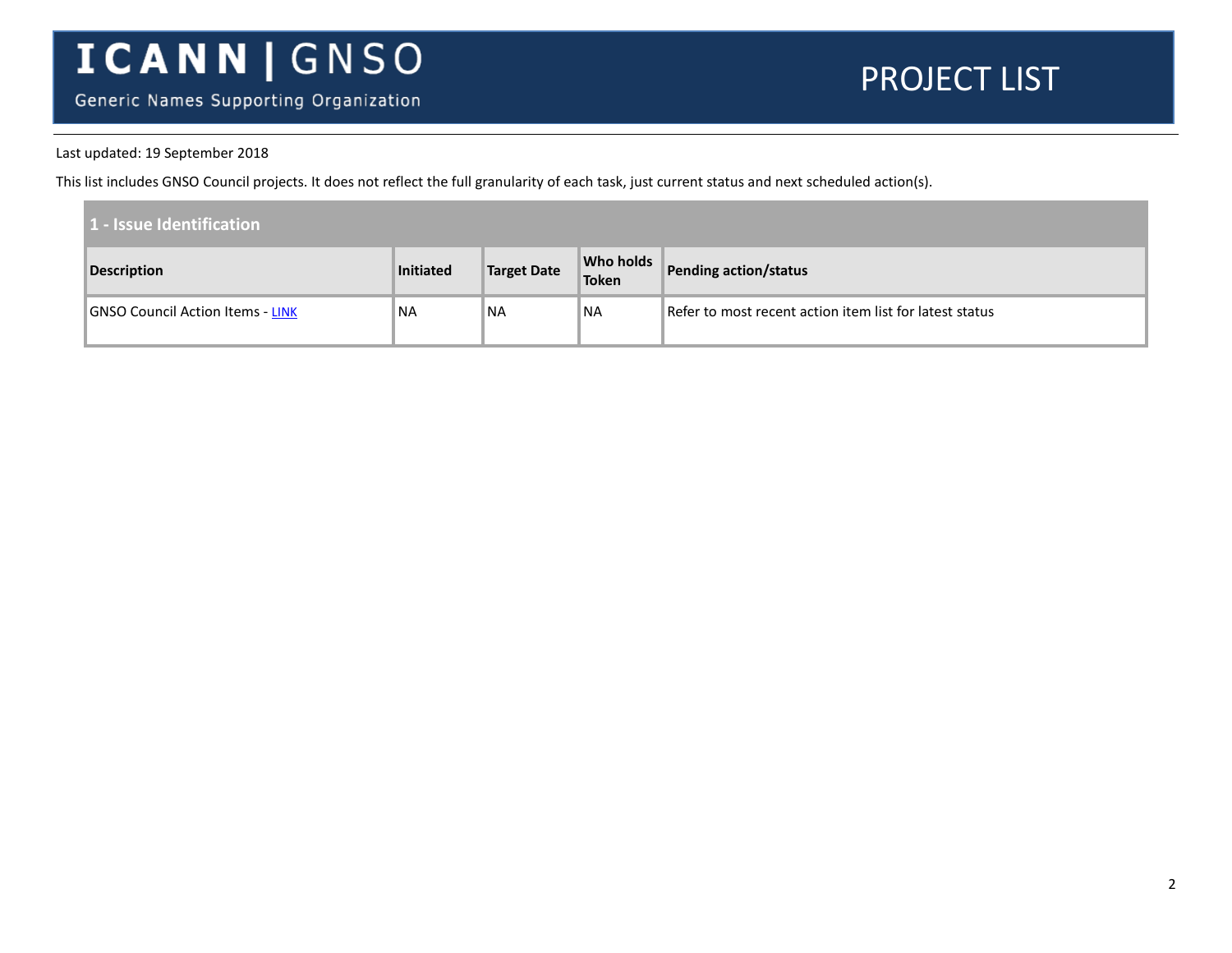Generic Names Supporting Organization

<span id="page-2-0"></span>

| 2 - Issue Scoping                                                                                     |                  |                    |                                  |                                                                                                                                                                                                                                                                                                                                                                                                                                                                                                                                            |  |  |
|-------------------------------------------------------------------------------------------------------|------------------|--------------------|----------------------------------|--------------------------------------------------------------------------------------------------------------------------------------------------------------------------------------------------------------------------------------------------------------------------------------------------------------------------------------------------------------------------------------------------------------------------------------------------------------------------------------------------------------------------------------------|--|--|
| <b>Description</b>                                                                                    | <b>Initiated</b> | <b>Target Date</b> | <b>Who holds</b><br><b>Token</b> | <b>Pending action/status</b>                                                                                                                                                                                                                                                                                                                                                                                                                                                                                                               |  |  |
| Inter-Registrar Transfer Policy (IRTP-PR)<br>Staff: J. Gore, B. Aitchison, C. Tubergen, M.<br>Konings | 2018-02-28       | 2018-08-31         | <b>GNSO</b><br>Council           | Final modifications to the Inter-Registrar Transfer Policy were implemented<br>1 Dec 2016 as a result of the final PDP WG, IRTP-D, which were adopted by<br>the GNSO Council. That WG produced a series of recommendations after<br>deliberating on issues on the use of the EPP AuthInfo Code, FOAs, and<br>penalties for policy violations. The WG's final two recommendations<br>suggest that data be collected and an eventual review of the entire IRTP be<br>conducted:<br>Recommendation #17: The WG recommends that, once all IRTP |  |  |
|                                                                                                       |                  |                    |                                  | recommendations are implemented (incl. IRTP-D, and remaining elements<br>from IRTP-C), the GNSO Council, together with ICANN staff, should convene<br>a panel to collect, discuss, and analyze relevant data to determine whether<br>these enhancements have improved the IRTP process and dispute<br>mechanisms, and identify possible remaining shortcomings.                                                                                                                                                                            |  |  |
|                                                                                                       |                  |                    |                                  | Recommendation #18: The Working Group recommends that contracted<br>parties and ICANN should start to gather data and other relevant<br>information that will help inform a future IRTP review team in its efforts,<br>especially with regard to those issues listed in the Observations (4.2.7.1)<br>above.                                                                                                                                                                                                                               |  |  |
|                                                                                                       |                  |                    |                                  | The GNSO Council received a letter from Jennifer Gore, GDD Staff, with<br>proposed next steps to commence the review. The Council considered the<br>proposed approach in further detail during its meeting on 26 April 2018<br>and subsequently via email. Staff currently plans to deliver the proposed<br>post-implementation policy assessment shortly.                                                                                                                                                                                 |  |  |
|                                                                                                       |                  |                    |                                  | Transfer Emergency Action Contact:<br>The TEAC became a part of the IRTP Consensus Policy on 1 Jun 2012 as a<br>result of adopted recommendations produced from the GNSO's Inter-<br>Registrar Transfer Policy - Part B (IRTP-B) PDP WG. That WG produced a<br>series of recommendations based on issues around domain hijacking,<br>urgent returns of inappropriately transferred names and lock status. As a                                                                                                                             |  |  |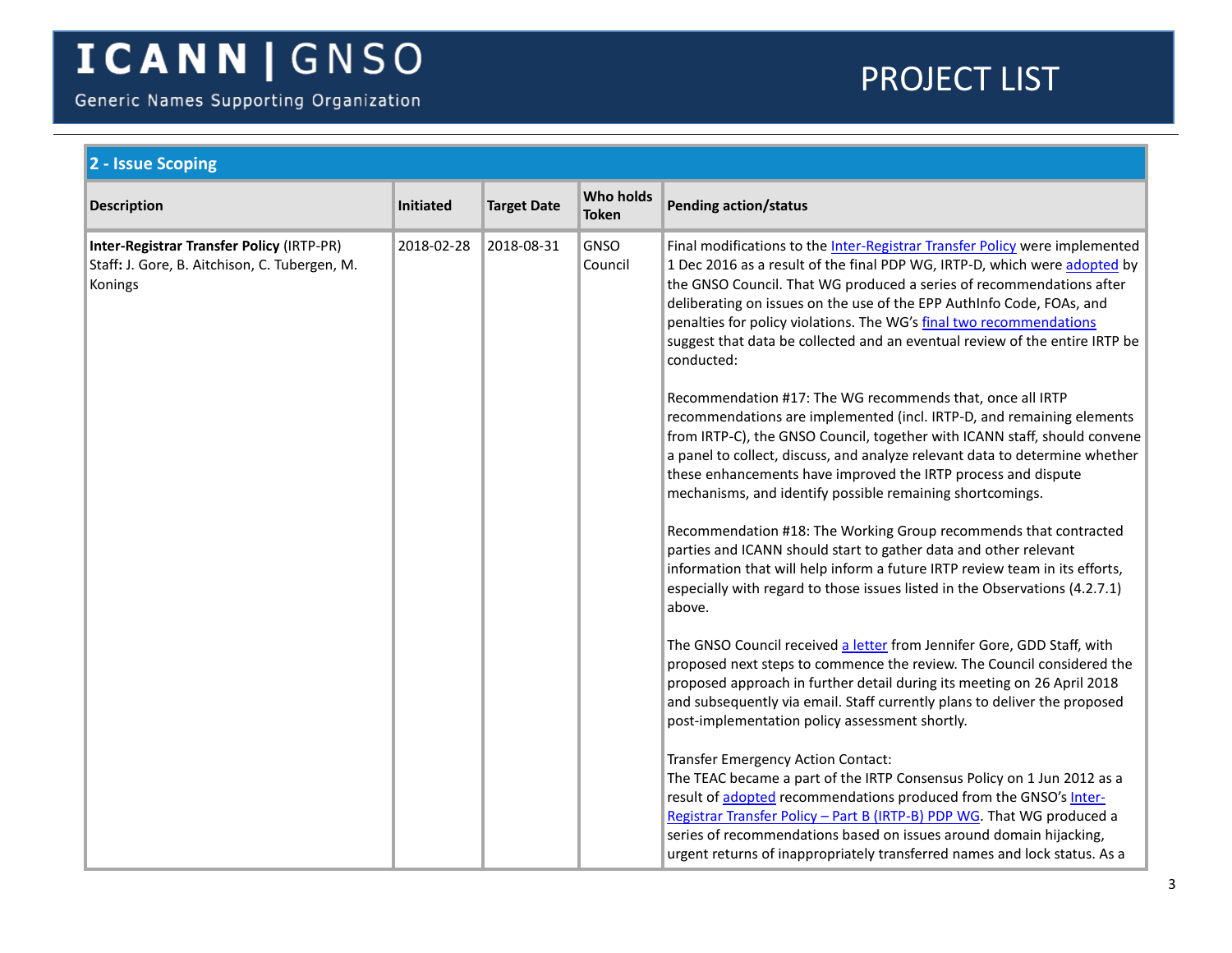Generic Names Supporting Organization

| 2 - Issue Scoping  |                  |                    |                           |                                                                                                                                                                                                                                                                                                                                                                                                                                                                                                                                                                                                     |
|--------------------|------------------|--------------------|---------------------------|-----------------------------------------------------------------------------------------------------------------------------------------------------------------------------------------------------------------------------------------------------------------------------------------------------------------------------------------------------------------------------------------------------------------------------------------------------------------------------------------------------------------------------------------------------------------------------------------------------|
| <b>Description</b> | <b>Initiated</b> | <b>Target Date</b> | Who holds<br><b>Token</b> | <b>Pending action/status</b>                                                                                                                                                                                                                                                                                                                                                                                                                                                                                                                                                                        |
|                    |                  |                    |                           | part of the WG's first recommendation, it requested an follow-up review of<br>the TEAC:                                                                                                                                                                                                                                                                                                                                                                                                                                                                                                             |
|                    |                  |                    |                           | "The Working Group recommends that the GNSO perform a follow-up<br>review of the TEAC 12 to 24 months after the policy is implemented to<br>identify any issues that may have arisen and propose modifications to<br>address them. This review should specifically address whether the TEAC is<br>working as intended (to establish contact between registrars in case of<br>emergency), whether the TEAC is not abused (used for issues that are not<br>considered an emergency) and whether the option to 'undo' a transfer in<br>case of failure to respond to a TEAC should be made mandatory." |
|                    |                  |                    |                           | Since the policy effective date, ICANN's Contractual Compliance has<br>processed several TEAC complaints over the years, and as part of its Audit<br>Program, Registrars are asked to provide their TEAC information should it<br>not match what is listed in RADAR. Further, compliance reports about this<br>specific policy are posted on the compliance site.                                                                                                                                                                                                                                   |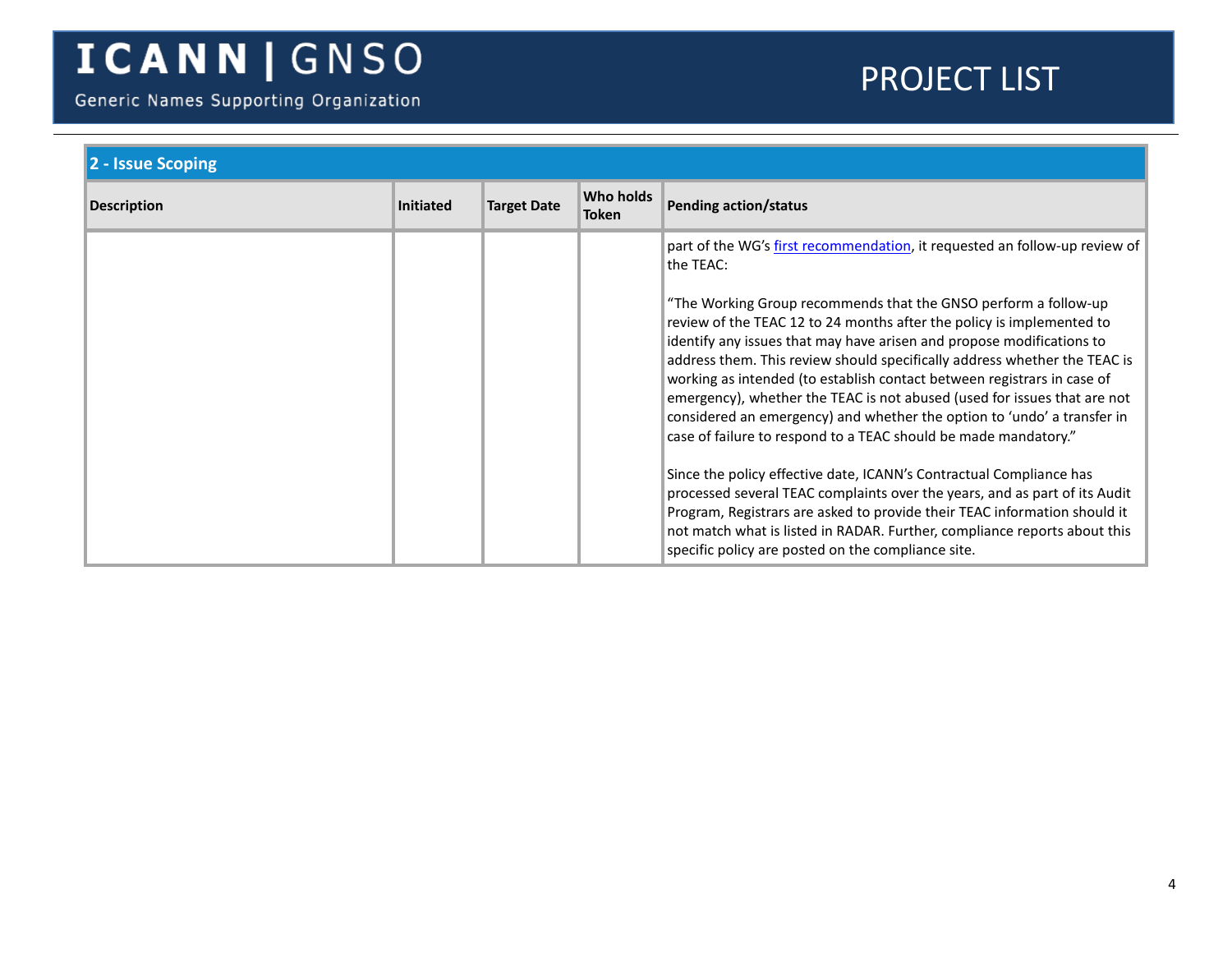Generic Names Supporting Organization

<span id="page-4-1"></span><span id="page-4-0"></span>

| $3 -$ Initiation                                                                                                                                                                                                                                                                                                                                                                                                                                                                                                                                                       |                  |                    |                           |                                                                                                                                                                                                                                                                                                                                                                                                                                                                                                                                                                                                                                                                                                                                                                                                                                                                                                                                                                                                                                                                                                                                                                                                                                                                                            |  |  |
|------------------------------------------------------------------------------------------------------------------------------------------------------------------------------------------------------------------------------------------------------------------------------------------------------------------------------------------------------------------------------------------------------------------------------------------------------------------------------------------------------------------------------------------------------------------------|------------------|--------------------|---------------------------|--------------------------------------------------------------------------------------------------------------------------------------------------------------------------------------------------------------------------------------------------------------------------------------------------------------------------------------------------------------------------------------------------------------------------------------------------------------------------------------------------------------------------------------------------------------------------------------------------------------------------------------------------------------------------------------------------------------------------------------------------------------------------------------------------------------------------------------------------------------------------------------------------------------------------------------------------------------------------------------------------------------------------------------------------------------------------------------------------------------------------------------------------------------------------------------------------------------------------------------------------------------------------------------------|--|--|
| <b>Description</b>                                                                                                                                                                                                                                                                                                                                                                                                                                                                                                                                                     | <b>Initiated</b> | <b>Target Date</b> | Who holds<br><b>Token</b> | <b>Pending action/status</b>                                                                                                                                                                                                                                                                                                                                                                                                                                                                                                                                                                                                                                                                                                                                                                                                                                                                                                                                                                                                                                                                                                                                                                                                                                                               |  |  |
| <b>WHOIS Procedure Implementation Advisory 2018-Feb-22</b><br>Group (WPIAG)<br>Chair: TBC<br>Council Liaison: Keith Drazek<br>Staff: TBC<br>The ICANN Procedure For Handling WHOIS<br>Conflicts with Privacy Law Implementation<br>Advisory Group (WHOIS Procedure IAG) is<br>tasked to provide the GNSO Council with<br>recommendations on how to address the<br>comments and input that have been<br>received in response to the public comment<br>forum on the Revised ICANN Procedure for<br>Handling WHOIS Conflicts with Privacy Law:<br>Process and Next Steps. |                  | ∣TBC.              | <b>Staff</b>              | The GNSO Council adopted the charter for the ICANN Procedure For Handling<br>WHOIS Conflicts with Privacy Law Implementation Advisory Group (WHOIS<br>Procedure IAG) during its meeting on 22 February. The WHOIS Procedure IAG<br>is tasked to provide the GNSO Council with recommendations on how to<br>address the comments and input that have been received in response to the<br>public comment forum on the Revised ICANN Procedure for Handling WHOIS<br>Conflicts with Privacy Law: Process and Next Steps. Per the Council's recent<br>discussions, noting the current workload and activities that may impact the<br>IAG's work, staff will refrain from circulating the call for volunteers to the<br>GNSO Stakeholder Groups with the request for each Stakeholder Group to<br>appoint up to 3 members to the IAG, until the EPDP Team completes its first<br>milestone of delivering an Initial Report. Following the EPDP Team's delivery of<br>its Initial Report, the Council will revisit if it is the appropropriate time to<br>circulate the call for volunteers. When instructed, staff will circulate through<br>the normal communication channels a call to the wider ICANN community for<br>volunteers for interested participants and observers to join the IAG. |  |  |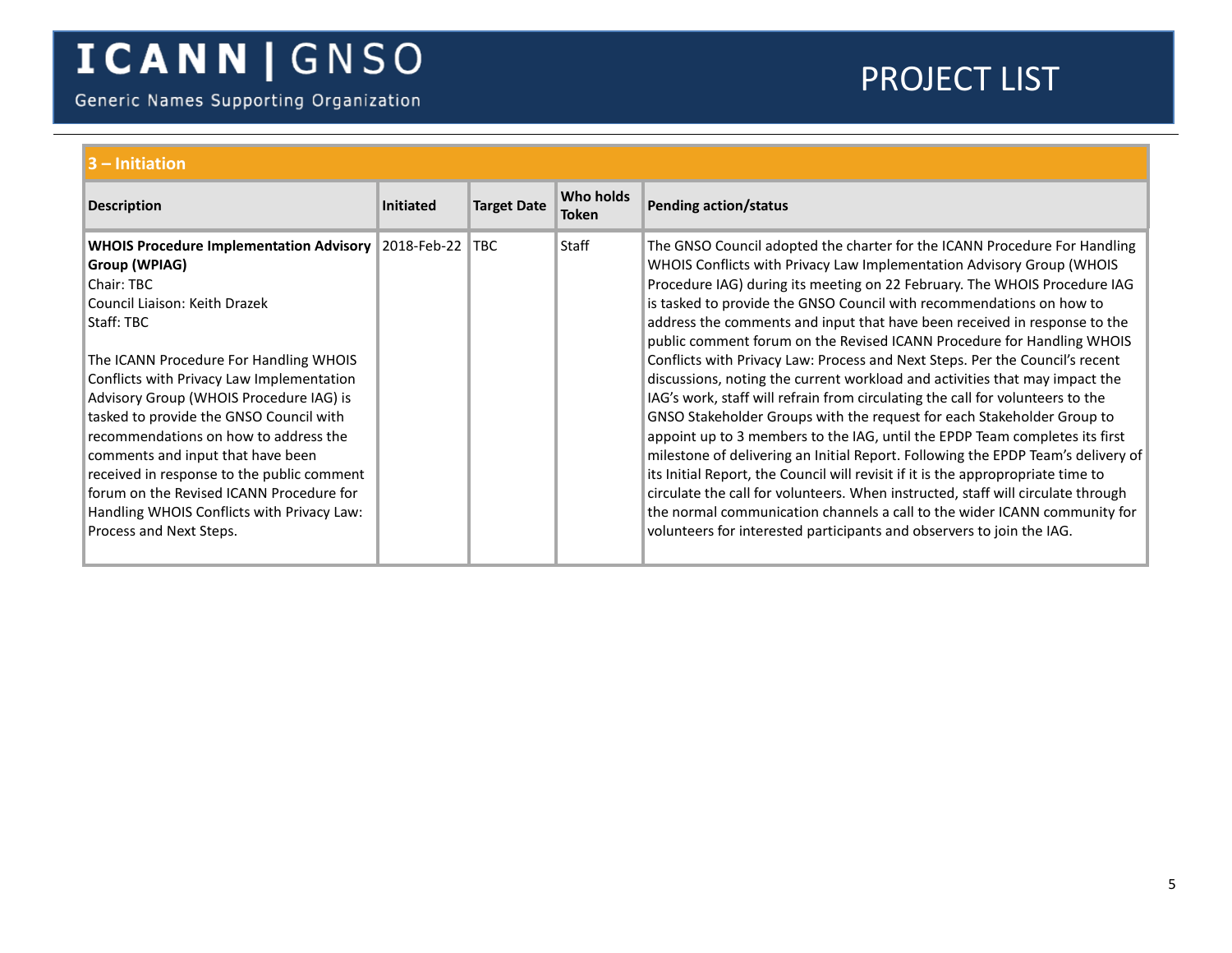Generic Names Supporting Organization

<span id="page-5-0"></span>

| $\vert$ 4 – Working Group                                                                                                                                                                                                                                                                                                                                                                                                                                                                                                                                                                                                                                                                                                                                                            |                  |                    |                           |                                                                                                                                                                                                                                                                                                                                                                                                                                                                                                                                                                                                                                                                                                                                                                                                                                                                                                                                                                                                                                                                                                                                                                                                                                                                                                                                                                                                                                                                                                                                                                                                                                                                                                                                               |  |  |
|--------------------------------------------------------------------------------------------------------------------------------------------------------------------------------------------------------------------------------------------------------------------------------------------------------------------------------------------------------------------------------------------------------------------------------------------------------------------------------------------------------------------------------------------------------------------------------------------------------------------------------------------------------------------------------------------------------------------------------------------------------------------------------------|------------------|--------------------|---------------------------|-----------------------------------------------------------------------------------------------------------------------------------------------------------------------------------------------------------------------------------------------------------------------------------------------------------------------------------------------------------------------------------------------------------------------------------------------------------------------------------------------------------------------------------------------------------------------------------------------------------------------------------------------------------------------------------------------------------------------------------------------------------------------------------------------------------------------------------------------------------------------------------------------------------------------------------------------------------------------------------------------------------------------------------------------------------------------------------------------------------------------------------------------------------------------------------------------------------------------------------------------------------------------------------------------------------------------------------------------------------------------------------------------------------------------------------------------------------------------------------------------------------------------------------------------------------------------------------------------------------------------------------------------------------------------------------------------------------------------------------------------|--|--|
| <b>Description</b>                                                                                                                                                                                                                                                                                                                                                                                                                                                                                                                                                                                                                                                                                                                                                                   | <b>Initiated</b> | <b>Target Date</b> | Who holds<br><b>Token</b> | <b>Pending action/status</b>                                                                                                                                                                                                                                                                                                                                                                                                                                                                                                                                                                                                                                                                                                                                                                                                                                                                                                                                                                                                                                                                                                                                                                                                                                                                                                                                                                                                                                                                                                                                                                                                                                                                                                                  |  |  |
| <b>Expedited Policy Development Process on the</b><br><b>Temporary Specification on gTLD Registration</b><br><b>Data</b><br>Chair(s): Kurt Pritz<br>Council Liaison: Rafik Dammak<br>Staff: M. Konings, C. Tubergen, B. Cobb<br>Following the adoption by the ICANN Board of<br>a temporary specification on gTLD Registration<br>Data to enable contracted parties to continue<br>to comply with existing ICANN contractual<br>requirements and with community-developed<br>policies as they relate to WHOIS, while also<br>complying with the European Union's General<br>Data Protection Regulation (GDPR), a one-year<br>policy development process is required to be<br>initiated to confirm whether or not the<br>temporary specification should become a<br>consensus policy. | 2018-Jul-19      | 2019-Jan-31        | <b>WG</b>                 | At its meeting on 19 July 2018, the GNSO Council initiated an Expedited Policy<br>Development Process on the Temporary Specification for gTLD Registration<br>Data and adopted the <b>EPDP Team Charter</b> . The EPDP Team consists of<br>appointed representatives from GNSO Stakeholder Groups. In addition, the<br>ALAC, GAC and SSAC have appointed members (the ccNSO and RSSAC decided<br>not to). Furthermore, the ICANN Board and ICANN Org have appointed<br>liaisons to the EPDP Team. See https://community.icann.org/x/4lpHBQ for<br>membership details. The Council appointed Kurt Pritz as the Chair of the EPDP.<br>The scope of the EPDP Team's efforts includes confirming, or not, the<br>Temporary Specification by 25 May 2019 (the date the Temporary<br>Specification will expire). Additionally, the scope includes discussion of a<br>standardized access model to nonpublic registration data; however, the<br>discussion of a standardized access model will occur only after the EPDP Team<br>has comprehensively answered a series of "gating questions", which have<br>been specified in the EPDP Team's Charter. The EPDP Team held its first<br>meeting on Wednesday, 1 August 2018 and agreed to continue with two<br>meetings a week. Its first focus is the development of a triage document that<br>outlines with sections of the temporary specification, if any, have the full<br>consensus support of the EPDP Team. The triage report has recently been<br>transmitted to the GNSO Council. The EPDP Team is continuing its substantive<br>discussion of the Temporary Specification, per the schedule articulated in the<br>project plan and will meet F2F in Los Angeles from 24-26 September 2018. |  |  |
| <b>New gTLD Auction Proceeds Cross-Community 2016-Mar-10</b><br><b>Working Group (CCWG)</b><br>Co-Chairs: Ching Chiao (ccNSO); Erika Mann<br>(GNSO)<br>Staff: M. Konings (GNSO), E. Barabas (GNSO), J.<br>Braeken (ccNSO)<br>This CCWG is tasked with developing a<br>proposal(s) for consideration by its Chartering<br>Organizations on the mechanism that should be                                                                                                                                                                                                                                                                                                                                                                                                               |                  | Ongoing            | <b>CCWG</b>               | The CCWG held its first meeting on 26 January 2017 and has started meeting<br>on a weekly basis to meet its target of delivering an Initial Report for public<br>comment by ICANN62 (June 2018). The latest version of the work plan can be<br>found here: https://community.icann.org/x/dUPwAw. The CCWG has now<br>commenced its work on stage $5$ – answer the remaining charter questions<br>from the perspective of the different mechanisms identified. A first draft of<br>responses to the remaining charter questions was shared with the CCWG and<br>was further discussed during the CCWG's F2F session at ICANN62 (June 2018).<br>Following the completion of the responses to the remaining charter questions,<br>the CCWG conducted another poll to determine which mechanisms are                                                                                                                                                                                                                                                                                                                                                                                                                                                                                                                                                                                                                                                                                                                                                                                                                                                                                                                                              |  |  |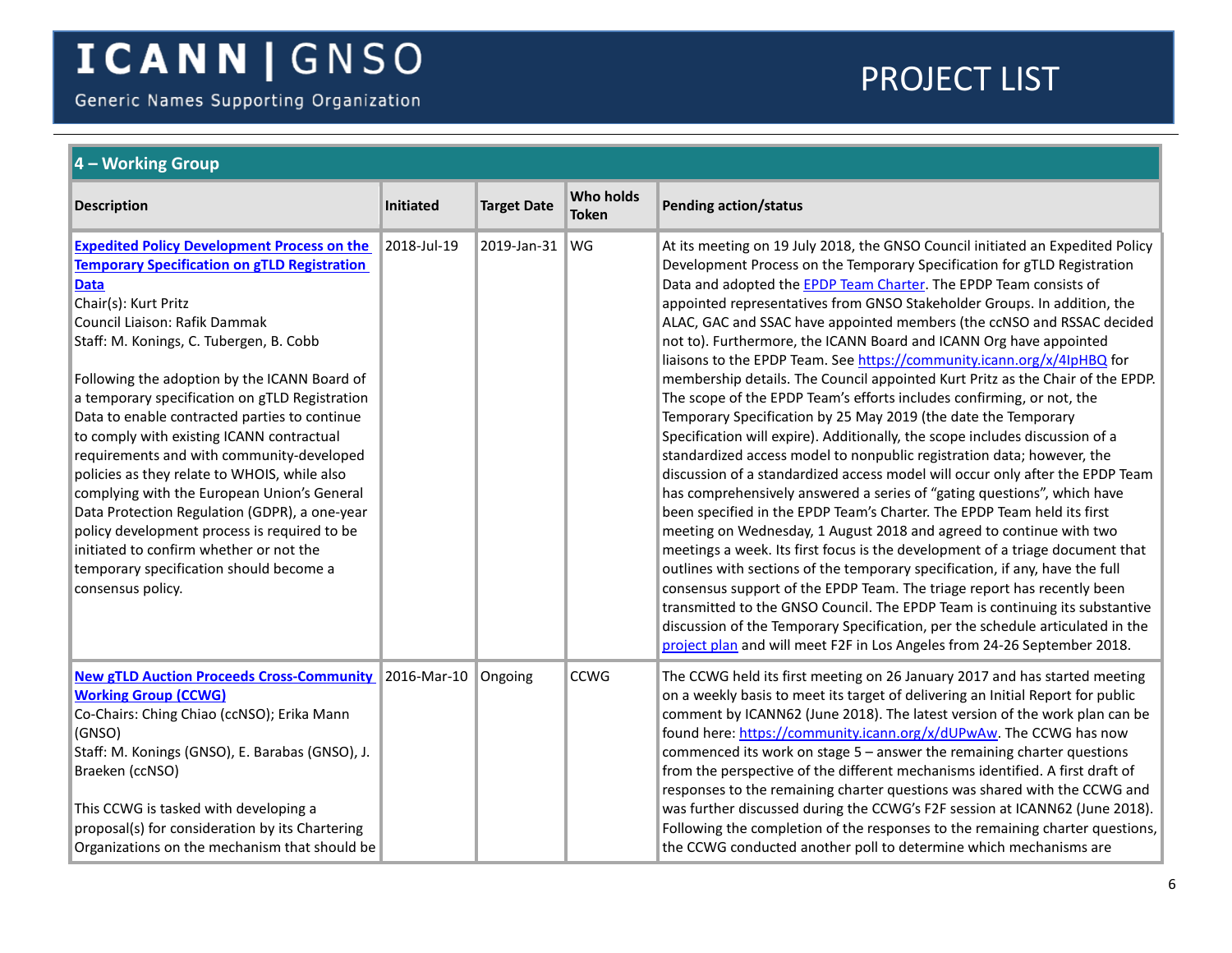Generic Names Supporting Organization

<span id="page-6-0"></span>

| 4 - Working Group                                                                                                                                                                                                                                                                                                                                                                                                                                                                                                                                                                                                                                                                                                            |                  |                    |                                  |                                                                                                                                                                                                                                                                                                                                                                                                                                                                                                                                                                                                                                                                                                                                                                                                                                                                                                                                                                                                                                                                                                                                                                                                                                                                                                                                                                                                                                                                                                                                                                         |  |  |
|------------------------------------------------------------------------------------------------------------------------------------------------------------------------------------------------------------------------------------------------------------------------------------------------------------------------------------------------------------------------------------------------------------------------------------------------------------------------------------------------------------------------------------------------------------------------------------------------------------------------------------------------------------------------------------------------------------------------------|------------------|--------------------|----------------------------------|-------------------------------------------------------------------------------------------------------------------------------------------------------------------------------------------------------------------------------------------------------------------------------------------------------------------------------------------------------------------------------------------------------------------------------------------------------------------------------------------------------------------------------------------------------------------------------------------------------------------------------------------------------------------------------------------------------------------------------------------------------------------------------------------------------------------------------------------------------------------------------------------------------------------------------------------------------------------------------------------------------------------------------------------------------------------------------------------------------------------------------------------------------------------------------------------------------------------------------------------------------------------------------------------------------------------------------------------------------------------------------------------------------------------------------------------------------------------------------------------------------------------------------------------------------------------------|--|--|
| <b>Description</b>                                                                                                                                                                                                                                                                                                                                                                                                                                                                                                                                                                                                                                                                                                           | <b>Initiated</b> | <b>Target Date</b> | <b>Who holds</b><br><b>Token</b> | <b>Pending action/status</b>                                                                                                                                                                                                                                                                                                                                                                                                                                                                                                                                                                                                                                                                                                                                                                                                                                                                                                                                                                                                                                                                                                                                                                                                                                                                                                                                                                                                                                                                                                                                            |  |  |
| developed in order to allocate the new gTLD<br>Auction Proceeds. As part of this proposal, the<br>CCWG is also expected to consider the scope of<br>fund allocation, due diligence requirements<br>that preserve ICANN's tax status as well as how<br>to deal with directly related matters such as<br>potential or actual conflicts of interest. The<br>CCWG will not make any recommendations or<br>determinations with regards to specific funding<br>decisions (i.e. which specific organizations or<br>projects are to be funded or not).                                                                                                                                                                               |                  |                    |                                  | preferred. The CCWG aims to publish an Initial Report for public comment by<br>ICANN63. To review the status of deliberation on the different charter<br>questions as well as preliminary agreements reached to date, see<br>https://community.icann.org/x/PNrRAw.                                                                                                                                                                                                                                                                                                                                                                                                                                                                                                                                                                                                                                                                                                                                                                                                                                                                                                                                                                                                                                                                                                                                                                                                                                                                                                      |  |  |
| <b>Rights Protection Mechanisms (RPMs) in All</b><br>gTLDs PDP<br>Co-Chair(s): Philip Corwin, Kathy Kleiman, Brian<br>Beckham<br>Council Liaison: Paul McGrady<br>Community Liaisons (to/from the New gTLD<br>Subsequent Procedures PDP WG): Robin Gross,<br>Susan Payne<br>Staff: M. Wong, J. Hedlund, A. Liang<br>This WG is tasked to review all the RPMs that<br>have been developed by ICANN in a two-<br>phased PDP. By the end of its work, the WG will<br>be expected to also have considered the<br>overarching issue as to whether or not the<br>RPMs collectively fulfil their purposes or<br>whether additional policy recommendations<br>will be necessary, including to clarify and unify<br>the policy goals. | 2011-Feb-03      | Ongoing            | WG                               | On 28 February 2016, the GNSO Council voted to initiate this Policy<br>Development Process (PDP) and adopted a revised Working Group Charter in<br>March (https://community.icann.org/x/2CWAAw). The PDP is being conducted<br>in two phases, beginning with the RPMs developed for the 2012 New gTLD<br>Program, with the 1999 Uniform Domain Name Dispute Resolution Policy to<br>follow in Phase 2. By end-2017, the WG had completed an initial review of the<br>Trademark Post-Delegation Dispute Resolution Procedure (TM-PDDRP), and<br>much of the Trademark Clearinghouse (TMCH) structure and operations. For<br>the Sunrise and Trademark Claims RPMs, the GNSO Council approved an<br>extensive data request in the form prescribed by the 2015 Data & Metrics for<br>Policy Making Working Group at its 20 September 2017 meeting. The Analysis<br>Group was announced as the selected vendor following staff evaluation of the<br>proposals submitted under the Request for Proposal that closed in March<br>2018. Working with the group's Data Sub Team, all required surveys were<br>finalized (including beta testing) and issued into the field in early September.<br>Initial results are anticipated by end-September.<br>Staff compiled quantitative data on Sunrise registrations, Trademark Claims<br>and Uniform Rapid Suspension (URS) filings to complement the surveys. Some<br>additional data collection needs relating to additional voluntary marketplace<br>RPMs being offered by a few registry operators were also identified by the |  |  |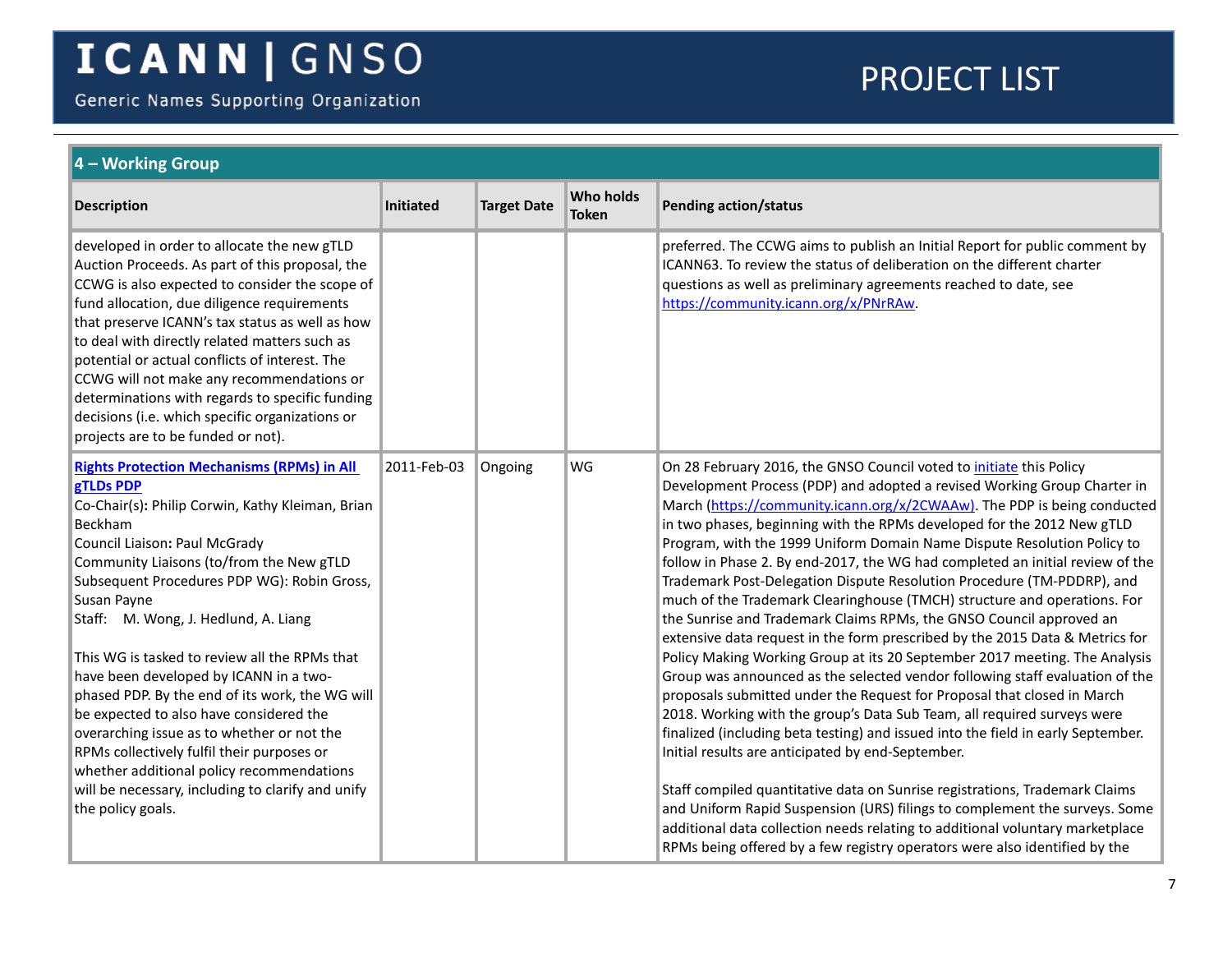Generic Names Supporting Organization

<span id="page-7-0"></span>

| <b>Target Date</b> | <b>Who holds</b><br><b>Token</b> | <b>Pending action/status</b><br>Data Sub Team.<br>The initial data collection and related analysis for the URS review has been<br>completed. The WG is starting to develop potential recommendations for the<br>URS that will be put out for public comment in its Initial Report (currently<br>anticipated to be completed by end-Mach 2019).                                                                                                                                                                                                                                                                                                                                                                                                                                                                                                                                                                                                                                                                                                                                                                                                                                                                                                                                                                                                                                                     |
|--------------------|----------------------------------|----------------------------------------------------------------------------------------------------------------------------------------------------------------------------------------------------------------------------------------------------------------------------------------------------------------------------------------------------------------------------------------------------------------------------------------------------------------------------------------------------------------------------------------------------------------------------------------------------------------------------------------------------------------------------------------------------------------------------------------------------------------------------------------------------------------------------------------------------------------------------------------------------------------------------------------------------------------------------------------------------------------------------------------------------------------------------------------------------------------------------------------------------------------------------------------------------------------------------------------------------------------------------------------------------------------------------------------------------------------------------------------------------|
|                    |                                  |                                                                                                                                                                                                                                                                                                                                                                                                                                                                                                                                                                                                                                                                                                                                                                                                                                                                                                                                                                                                                                                                                                                                                                                                                                                                                                                                                                                                    |
|                    |                                  |                                                                                                                                                                                                                                                                                                                                                                                                                                                                                                                                                                                                                                                                                                                                                                                                                                                                                                                                                                                                                                                                                                                                                                                                                                                                                                                                                                                                    |
|                    |                                  |                                                                                                                                                                                                                                                                                                                                                                                                                                                                                                                                                                                                                                                                                                                                                                                                                                                                                                                                                                                                                                                                                                                                                                                                                                                                                                                                                                                                    |
|                    |                                  | As a result of the time required to complete the full data collection effort, the<br>WG is likely to be working on Phase 1 through mid-2019, with the aim of<br>submitting a Phase One report to the GNSO Council early in the third quarter<br>of 2019. The WG is likely to continue to rely on multiple sub teams to facilitate<br>progress in view of what is a relatively tight timeline.                                                                                                                                                                                                                                                                                                                                                                                                                                                                                                                                                                                                                                                                                                                                                                                                                                                                                                                                                                                                      |
| Ongoing            | WG                               | The WG was chartered by the GNSO Council in January 2016<br>(https://community.icann.org/x/KAp1Aw). It has completed preliminary<br>deliberations on a set of overarching topics and 30+ additional topics<br>identified in the WG's charter. These additional issue areas have been<br>addressed through a series of Work Track Sub Teams (WTs 1-4). The WG<br>considered input received from the community through two rounds of<br>community comment and has published its Initial Report for public comment,<br>including preliminary recommendations, options, and questions for<br>community input. The public comment period on the Initial Report was set to<br>close on 5 September 2018, but has been extended to 26 September 2018.<br>While the Initial Report is out for public comment, the WG is currently<br>reviewing several additional topics that will likely result in the publication of a<br>supplemental report for public comment, limited to just the additional topics.<br>The PDP also includes a Work Track 5, which addresses geographic names at<br>the top level. WT5, operating under an inclusive leadership structure but<br>nonetheless operating under GNSO Operating Procedures, is in the process of<br>wrapping up substantive initial deliberations through regular meetings, in<br>advance of preparing an Initial Report for public comment. As WT5 was |
|                    |                                  |                                                                                                                                                                                                                                                                                                                                                                                                                                                                                                                                                                                                                                                                                                                                                                                                                                                                                                                                                                                                                                                                                                                                                                                                                                                                                                                                                                                                    |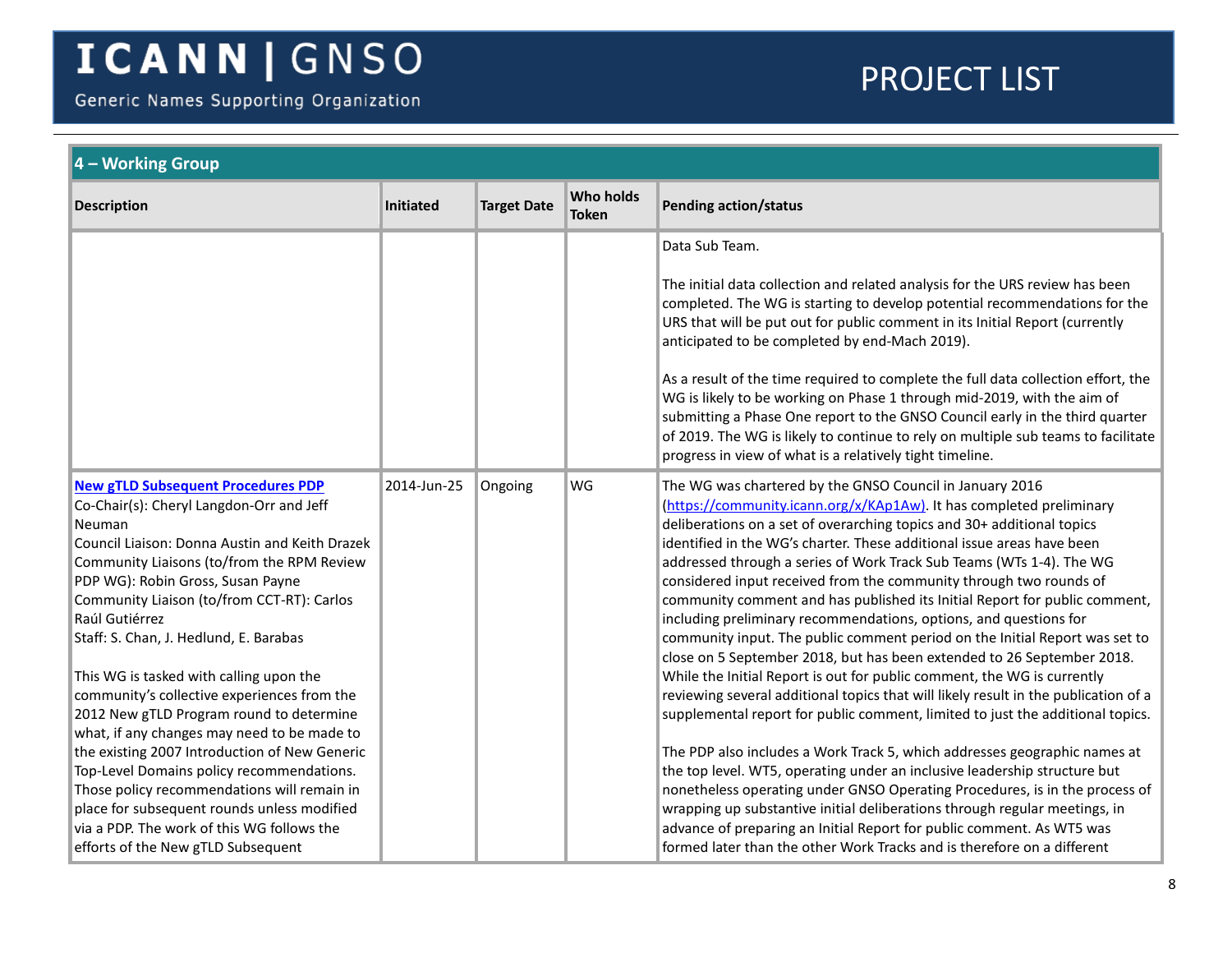Generic Names Supporting Organization

<span id="page-8-0"></span>

| $\vert$ 4 – Working Group                                                                                                                                                                                                                                                                                                                                                                                                                                                                                                                                                 |            |                    |                                  |                                                                                                                                                                                                                                                                                                                                                                                                                                                                                                                                                                                                                                                                                                                                                                                                                                                                                                                                                                                                                                                                                                                                                                                                                                                                                                                                                                                                                                                                                                                                                                                                                                                                                                                                                                                                                                                                                                                                                                        |  |  |
|---------------------------------------------------------------------------------------------------------------------------------------------------------------------------------------------------------------------------------------------------------------------------------------------------------------------------------------------------------------------------------------------------------------------------------------------------------------------------------------------------------------------------------------------------------------------------|------------|--------------------|----------------------------------|------------------------------------------------------------------------------------------------------------------------------------------------------------------------------------------------------------------------------------------------------------------------------------------------------------------------------------------------------------------------------------------------------------------------------------------------------------------------------------------------------------------------------------------------------------------------------------------------------------------------------------------------------------------------------------------------------------------------------------------------------------------------------------------------------------------------------------------------------------------------------------------------------------------------------------------------------------------------------------------------------------------------------------------------------------------------------------------------------------------------------------------------------------------------------------------------------------------------------------------------------------------------------------------------------------------------------------------------------------------------------------------------------------------------------------------------------------------------------------------------------------------------------------------------------------------------------------------------------------------------------------------------------------------------------------------------------------------------------------------------------------------------------------------------------------------------------------------------------------------------------------------------------------------------------------------------------------------------|--|--|
| <b>Description</b>                                                                                                                                                                                                                                                                                                                                                                                                                                                                                                                                                        | Initiated  | <b>Target Date</b> | <b>Who holds</b><br><b>Token</b> | <b>Pending action/status</b>                                                                                                                                                                                                                                                                                                                                                                                                                                                                                                                                                                                                                                                                                                                                                                                                                                                                                                                                                                                                                                                                                                                                                                                                                                                                                                                                                                                                                                                                                                                                                                                                                                                                                                                                                                                                                                                                                                                                           |  |  |
| Procedures Discussion Group (DG), which<br>identified a set of issues for a future PDP-WG to<br>consider in their deliberations.                                                                                                                                                                                                                                                                                                                                                                                                                                          |            |                    |                                  | timeline than other parts of the PDP, it is seeking to publish a separate Initial<br>Report prior to ICANN63. This Initial Report may be similar to that of the full<br>WG in that it may include options and questions, in addition to preliminary<br>recommendations.                                                                                                                                                                                                                                                                                                                                                                                                                                                                                                                                                                                                                                                                                                                                                                                                                                                                                                                                                                                                                                                                                                                                                                                                                                                                                                                                                                                                                                                                                                                                                                                                                                                                                                |  |  |
| PDP on the next generation gTLD Registration<br><b>Directory Service to replace WHOIS</b><br>Co-Chair: Susan Kawaguchi, Marc Anderson<br>Vice-Chairs: David Cake, Michele Neylon<br>Council liaison: Stephanie Perrin<br>Staff: M. Konings, L. Phifer, C. Tubergen<br>The WG is tasked to provide the GNSO Council<br>with recommendations on the following two<br>questions as part of phase 1: What are the<br>fundamental requirements for gTLD<br>registration data and is a new policy framework<br>and next-generation RDS needed to address<br>these requirements? | 2012-Nov-8 | On hold            | WG                               | The PDP Working Group was chartered in November 2015<br>(https://community.icann.org/x/E4xIAw) and first convened at the end of<br>January 2016. The WG continues to refine its Work Plan (see<br>https://community.icann.org/x/olxlAw). The Working Group has compiled a<br>list of possible requirements for gTLD registration directory services, providing<br>a foundation upon which to recommend answers to these two questions:<br>What are the fundamental requirements for gTLD registration data and<br>directory services, and is a new policy framework and next-generation RDS<br>needed to address these requirements? Triage on the list of possible<br>requirements was completed and deliberations on the list of possible<br>requirements commenced at ICANN57 (Nov 2016). However, the WG decided<br>to first focus on a number of key concepts which are intended to facilitate the<br>deliberations on the list of possible requirements. For ICANN61 (Mar 2018),<br>the WG focused on purposes for which it formed seven drafting teams to<br>further develop the purposes identified in the EWG Final Report. The WG has<br>paused its weekly meetings and it did not meet at ICANN62 (June 2018) as it<br>decided to await Council's next steps following the adoption of the Temporary<br>Specifiation for gTLD Registration Data by the ICANN Board. Now that the<br>GNSO Council has initiated an EPDP on the Temporary Specification, the<br>leadership team and the WG will need to consider next steps which could<br>include recommending to the GNSO Council to terminate or suspend this<br>effort as it is understood that this WG cannot continue its deliberations in<br>parallel to the EPDP.<br>The WG tentative agreements achieved to date can be found here:<br>https://community.icann.org/x/p4xlAw, and an updated PDP WG newsletter<br>has been published, and can be found here:<br>https://community.icann.org/x/ RmOAw. |  |  |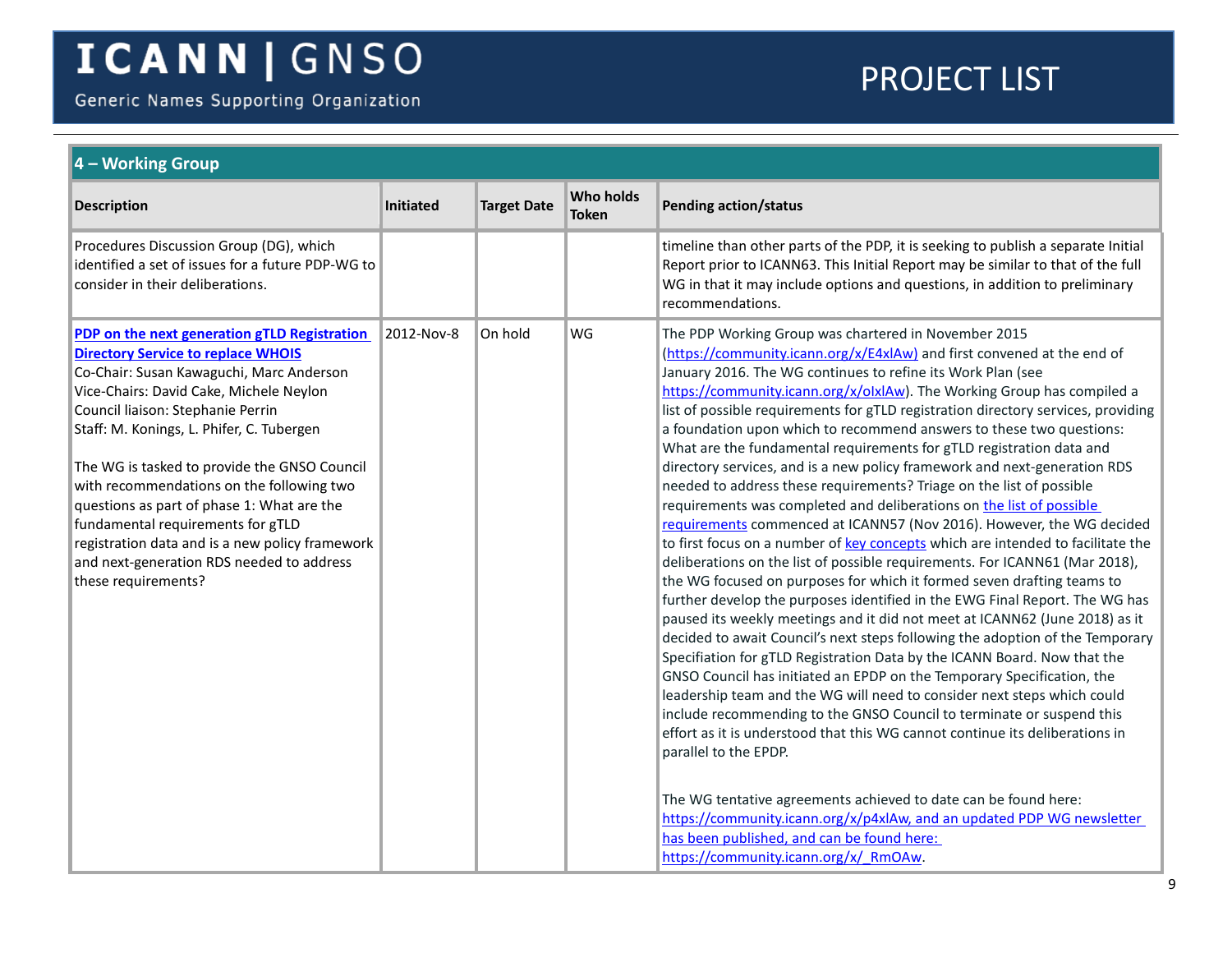<span id="page-9-0"></span>

| 5 - Council Deliberation                                                                                                                                                                                                                                                                                                                                                                                                                                                     |                  |                    |                                  |                                                                                                                                                                                                                                                                                                                                                                                                                                                                                                                                                                                                                                                                                                                                                                                                                                                                                                                                                                                                                                                                                                                                           |  |
|------------------------------------------------------------------------------------------------------------------------------------------------------------------------------------------------------------------------------------------------------------------------------------------------------------------------------------------------------------------------------------------------------------------------------------------------------------------------------|------------------|--------------------|----------------------------------|-------------------------------------------------------------------------------------------------------------------------------------------------------------------------------------------------------------------------------------------------------------------------------------------------------------------------------------------------------------------------------------------------------------------------------------------------------------------------------------------------------------------------------------------------------------------------------------------------------------------------------------------------------------------------------------------------------------------------------------------------------------------------------------------------------------------------------------------------------------------------------------------------------------------------------------------------------------------------------------------------------------------------------------------------------------------------------------------------------------------------------------------|--|
| <b>Description</b>                                                                                                                                                                                                                                                                                                                                                                                                                                                           | <b>Initiated</b> | <b>Target Date</b> | <b>Who holds</b><br><b>Token</b> | <b>Pending action/status</b>                                                                                                                                                                                                                                                                                                                                                                                                                                                                                                                                                                                                                                                                                                                                                                                                                                                                                                                                                                                                                                                                                                              |  |
| <b>Protection of International Organization</b><br><b>Names in All gTLDs PDP (Reconvened WG)</b><br><b>Chair: Thomas Rickert</b><br>Council liaison: Heather Forrest<br>Staff: M. Wong, B. Cobb<br>This reconvened WG is tasked with providing<br>the GNSO Council with policy recommendation<br>changes, if any, as it pertains to the protection<br>of the Red Cross National Society and<br>International Movement designations that are<br>inconsistent with GAC Advice. | 2017-May-<br>03  | 2018-Aug-06 GNSO   | Council                          | At ICANN57 (Nov. 2016) in Hyderabad, the Board proposed that the GAC and<br>GNSO enter into a facilitated dialogue to try to resolve the outstanding issues<br>from the original PDP. Facilitated discussions took place at ICANN58 (Mar.<br>2017) in Copenhagen and were moderated by former Board member Bruce<br>Tonkin based on a set of Problem Statements and Briefing Papers reviewed by<br>the parties. Following the facilitated discussions, the GNSO passed a resolution<br>in May 2017 requesting that the original PDP WG be reconvened using the<br>GNSO's policy amendment process concerning a limited set of Red Cross<br>names.<br>The reconvened WG has reached agreement on the international legal basis<br>for protecting specific Red Cross National Society names as well as a set of<br>principles governing the inclusion of specific common and usual names for<br>each Society. These were based on a list compiled by RCRC representatives<br>that is intended to be the definitive, finite and specific list of permitted names<br>and variants. The WG's recommendations were published for public comment |  |
|                                                                                                                                                                                                                                                                                                                                                                                                                                                                              |                  |                    |                                  | and the WG updated its final report following a full review of all input<br>received. The Final Report was submitted to the GNSO Council on 6 August<br>2018.<br>A vote was deferred at the GNSO Council's August 2018 meeting, on request of<br>the NCSG. A session with the Reconvened WG Chair and NCSG occurred on 12<br>September to help them better understand the WG's full consensus<br>recommendations. The motion will be on the Council's September meeting<br>agenda for a vote.                                                                                                                                                                                                                                                                                                                                                                                                                                                                                                                                                                                                                                             |  |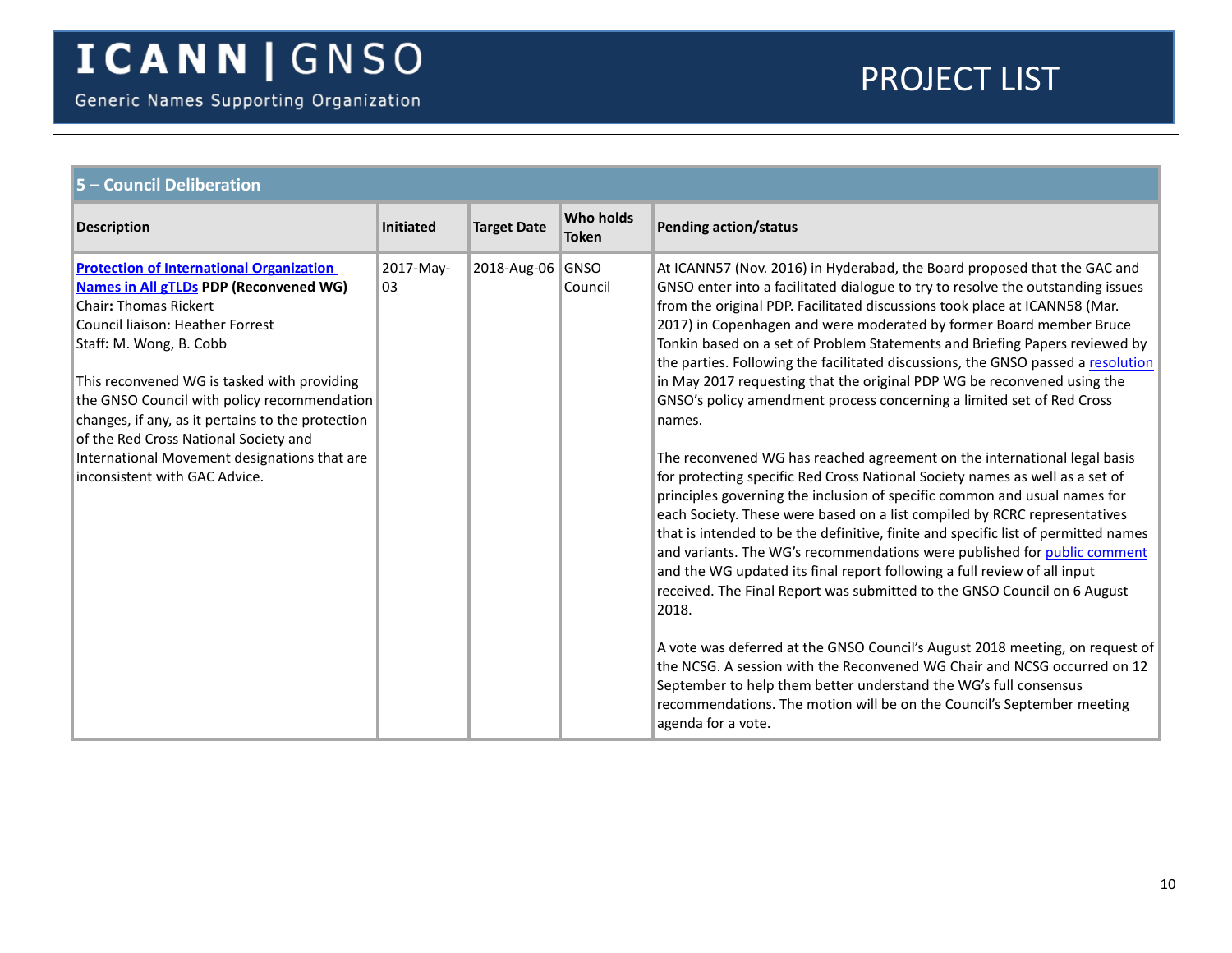Generic Names Supporting Organization

<span id="page-10-1"></span><span id="page-10-0"></span>

| 5 - Council Deliberation                                                                                                                                                                                                                                                                                                                                                                                                                                                                                                                                                                                                                |                       |                    |                                  |                                                                                                                                                                                                                                                                                                                                                                                                                                                                                                                                                                                                                                                                                                                                                                                                                                                                                                                                                                                                                                                                                                                                                                                                                          |  |  |  |
|-----------------------------------------------------------------------------------------------------------------------------------------------------------------------------------------------------------------------------------------------------------------------------------------------------------------------------------------------------------------------------------------------------------------------------------------------------------------------------------------------------------------------------------------------------------------------------------------------------------------------------------------|-----------------------|--------------------|----------------------------------|--------------------------------------------------------------------------------------------------------------------------------------------------------------------------------------------------------------------------------------------------------------------------------------------------------------------------------------------------------------------------------------------------------------------------------------------------------------------------------------------------------------------------------------------------------------------------------------------------------------------------------------------------------------------------------------------------------------------------------------------------------------------------------------------------------------------------------------------------------------------------------------------------------------------------------------------------------------------------------------------------------------------------------------------------------------------------------------------------------------------------------------------------------------------------------------------------------------------------|--|--|--|
| <b>Description</b>                                                                                                                                                                                                                                                                                                                                                                                                                                                                                                                                                                                                                      | Initiated             | <b>Target Date</b> | <b>Who holds</b><br><b>Token</b> | <b>Pending action/status</b>                                                                                                                                                                                                                                                                                                                                                                                                                                                                                                                                                                                                                                                                                                                                                                                                                                                                                                                                                                                                                                                                                                                                                                                             |  |  |  |
| <b>Cross Community Working Group on</b><br><b>Enhancing ICANN Accountability</b><br>Co-Chairs: Jordan Carter (ccNSO), Thomas<br>Rickert (GNSO), Tijani Ben Jemaa (ALAC)<br>Staff: B. Turcotte<br>This CCWG is expected to deliver proposals<br>that would enhance ICANN's accountability<br>towards all stakeholders. In Work Stream 1, it<br>identified those mechanisms that must be in<br>place or committed to before the IANA<br>Stewardship Transition occurs. Currently, in<br>Work Stream 2 it is considering those<br>mechanisms for which a timeline for<br>implementation extends beyond the IANA<br>Stewardship Transition. | 2016-Jun-26 Sept 2018 |                    | GNSO<br>Council                  | The CCWG-WS2 commenced work on Work Stream 2 (WS2) at ICANN56 (June<br>2016). It is addressing the remaining nine issues that were deferred from WS1<br>(i.e. Diversity, Guidelines for Good Faith Conduct, Human Rights, Jurisdiction,<br>Ombudsman, Reviewing the Cooperative Engagement Process (CEP), SO/AC<br>Accountability, Staff Accountability, and Transparency). The CCWG has<br>submitted its <i>final report for public comment</i> , which closed on 11 May 2018.<br>The CCWG-WS2 has now submitted its Final Report to the Chartering<br>Organizations. The GNSO Council will consider the Final Report for adoption at<br>its upcoming meeting.                                                                                                                                                                                                                                                                                                                                                                                                                                                                                                                                                          |  |  |  |
| <b>Curative Rights Protections for IGO/INGOs</b><br><b>PDP</b><br><b>Chair:Petter Rindforth</b><br>Council Liaison: Susan Kawaguchi<br>Staff: M. Wong, S. Chan<br>This WG is tasked with providing the GNSO<br>Council with recommendations as to whether<br>to amend the UDRP and URS to allow access to<br>and use of these mechanisms by IGOs and<br>INGOs and, if so in what respects or whether a<br>separate, narrowly-tailored dispute resolution<br>procedure that takes into account the<br>particular needs and specific circumstances of<br>IGOs and INGOs should be developed.                                              | 2014-Jun-05           | Ongoing            | GNSO<br>Council                  | Based on the recommendation of the IGO-INGO PDP Working Group in 2013,<br>the GNSO Council resolved to initiate a PDP on the specific topic of curative<br>rights, and chartered the WG in June 2014<br>(https://community.icann.org/x/77rhAg). The PDP WG was tasked to explore if<br>changes were needed to the Uniform Domain Name Dispute Resolution Policy<br>(UDRP) and the Uniform Rapid Suspension procedure (URS) to address the<br>specific needs of International Governmental Organizations (IGOs) and<br>International Non-Governmental Organizations (INGOs). The WG's preliminary<br>recommendations and its Initial Report were published for public comment on<br>20 January 2017 (see https://www.icann.org/public-comments/igo-ingo-crp-<br>access-initial-2017-01-20-en). The WG modified certain initial<br>recommendations as a result of the comments received and continued to try<br>to reach consensus on a remaining recommendation to deal with IGO<br>jurisdictional immunity and registrants' rights to file court proceedings. To<br>resolve a procedural appeal filed by a WG member under the GNSO WG<br>Guidelines in December 2017, the Council liaison to the WG facilitated some of |  |  |  |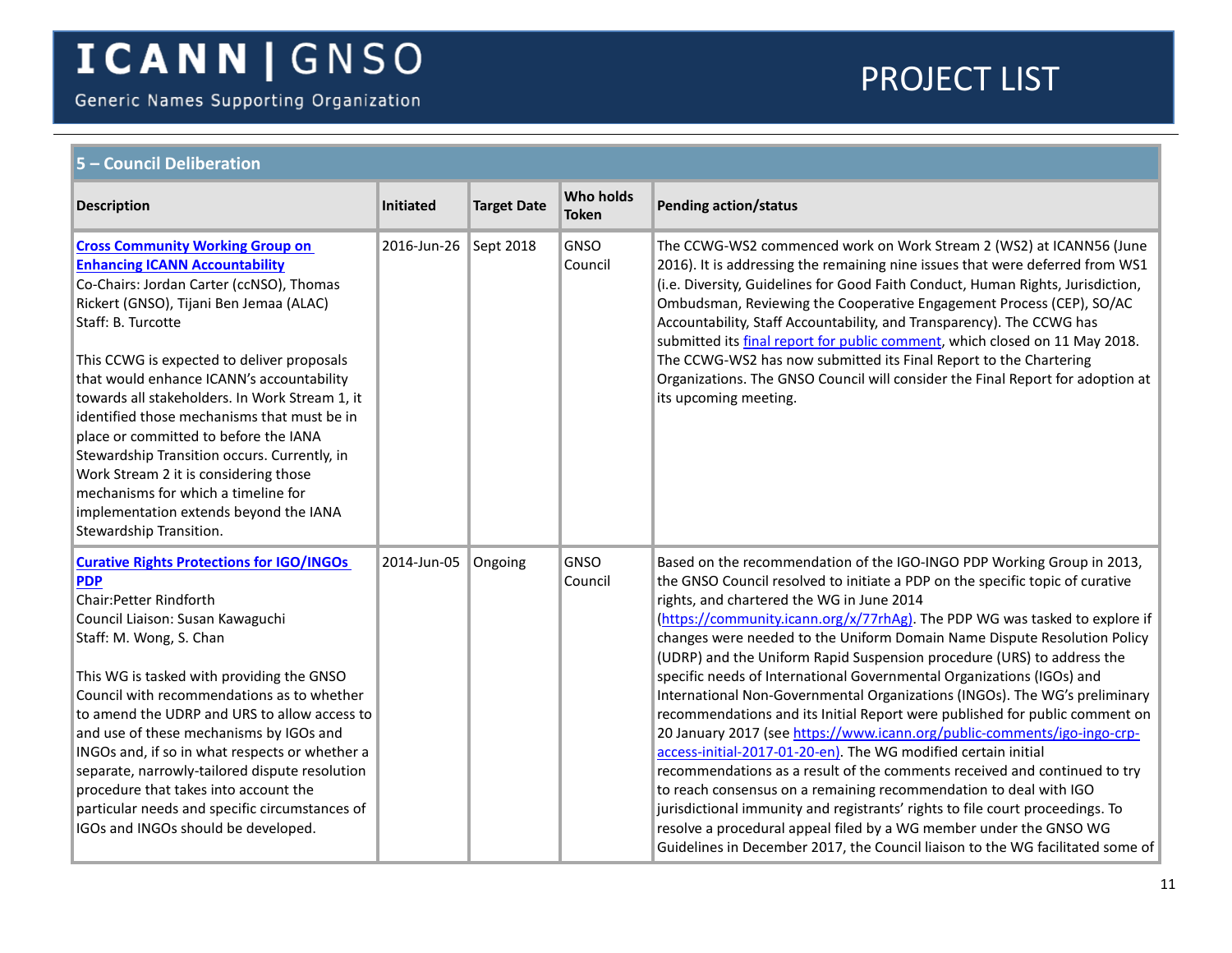Generic Names Supporting Organization

| 5 - Council Deliberation |                  |                    |                                  |                                                                                                                                                                                                                                                                                                                                                                                                                                                                                                                                                                                                                                                                                                                                                                                                                                                                  |  |
|--------------------------|------------------|--------------------|----------------------------------|------------------------------------------------------------------------------------------------------------------------------------------------------------------------------------------------------------------------------------------------------------------------------------------------------------------------------------------------------------------------------------------------------------------------------------------------------------------------------------------------------------------------------------------------------------------------------------------------------------------------------------------------------------------------------------------------------------------------------------------------------------------------------------------------------------------------------------------------------------------|--|
| <b>Description</b>       | <b>Initiated</b> | <b>Target Date</b> | <b>Who holds</b><br><b>Token</b> | <b>Pending action/status</b>                                                                                                                                                                                                                                                                                                                                                                                                                                                                                                                                                                                                                                                                                                                                                                                                                                     |  |
|                          |                  |                    |                                  | the WG's discussions. Following further deliberations, a formal consensus call<br>on proposed final recommendations was opened on 25 May 2018. The GNSO<br>Council passed a resolution at its June meeting requesting that the WG<br>complete its work in time for the Council to begin considering the PDP<br>recommendations at its July meeting. The WG submitted its Final Report on 9<br>July 2018. Several minority statements were filed by 13 July, which were<br>incorporated into the Final Report before the Council's July meeting. At its July<br>meeting, the Council accepted the Final Report and resolved to consider it in a<br>holistic fashion, taking into account the overall protections for IGOs.<br>The Council is seeking to ensure that it fully understands the Final Report and<br>its recommendations, prior to taking any action. |  |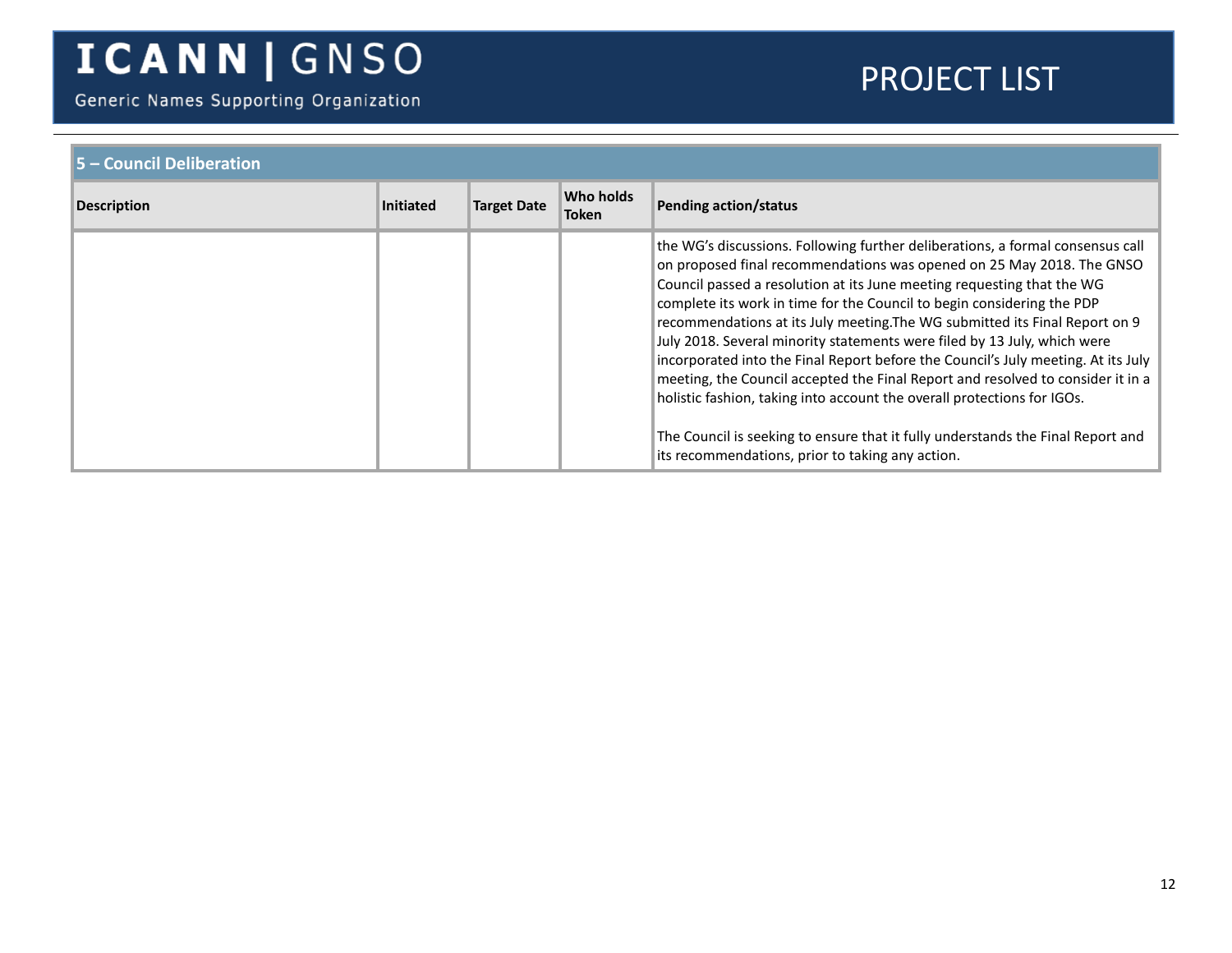Generic Names Supporting Organization

<span id="page-12-1"></span><span id="page-12-0"></span>

| 6 – Board Vote                                                                                                                                                                                                                                                                                                                                                                                           |             |                    |                                  |                                                                                                                                                                                                                                                                                                                                                                                                                                                                                                                                                                                                                                                                                                                                                                                                                                                                                                                                                                                                                                                                                                                                                                                                                                                                                                                                                                                                                                                                                                                                                                                                                                                                                                                                                                                                                                                                   |  |  |  |  |
|----------------------------------------------------------------------------------------------------------------------------------------------------------------------------------------------------------------------------------------------------------------------------------------------------------------------------------------------------------------------------------------------------------|-------------|--------------------|----------------------------------|-------------------------------------------------------------------------------------------------------------------------------------------------------------------------------------------------------------------------------------------------------------------------------------------------------------------------------------------------------------------------------------------------------------------------------------------------------------------------------------------------------------------------------------------------------------------------------------------------------------------------------------------------------------------------------------------------------------------------------------------------------------------------------------------------------------------------------------------------------------------------------------------------------------------------------------------------------------------------------------------------------------------------------------------------------------------------------------------------------------------------------------------------------------------------------------------------------------------------------------------------------------------------------------------------------------------------------------------------------------------------------------------------------------------------------------------------------------------------------------------------------------------------------------------------------------------------------------------------------------------------------------------------------------------------------------------------------------------------------------------------------------------------------------------------------------------------------------------------------------------|--|--|--|--|
| <b>Description</b>                                                                                                                                                                                                                                                                                                                                                                                       | Initiated   | <b>Target Date</b> | <b>Who holds</b><br><b>Token</b> | <b>Pending action/status</b>                                                                                                                                                                                                                                                                                                                                                                                                                                                                                                                                                                                                                                                                                                                                                                                                                                                                                                                                                                                                                                                                                                                                                                                                                                                                                                                                                                                                                                                                                                                                                                                                                                                                                                                                                                                                                                      |  |  |  |  |
| <b>GNSO Review Working Group</b><br>Chair: Jennifer Wolfe<br>Vice-Chair: Wolf-Ulrich Knoben<br>Council Liaison: Rafik Dammak<br>Staff: J. Hedlund, E. Barabas<br>This WG was tasked to develop an<br>implementation plan for the GNSO Review<br>recommendations<br>(http://gnso.icann.org/en/drafts/review-<br>feasibility-prioritization-25feb16-en.pdf) which<br>have been adopted by the ICANN Board. | 2016-Jul-21 | Ongoing            | Council                          | The GNSO Council adopted the WG Charter<br>(http://gnso.icann.org/en/drafts/gnso-review-charter-11jul16-en.pdf) during<br>its meeting on 21 July 2016. The Working Group delivered its proposed<br>implementation plan for the Board-adopted GNSO Review recommendations<br>to the GNSO Council on 21 November<br>(https://gnso.icann.org/en/drafts/review-implementation-recommendations-<br>plan-21nov16-en.pdf) On 15 December the GNSO Council unanimously<br>approved the proposed plan. The Board's Organizational Effectiveness<br>Committee (OEC) reviewed the plan and recommended it to the Board for<br>adoption. The Board accepted the recommendations at its 3 February 2017<br>meeting, and requested that the Working Group provide updates to the OEC<br>every six months through implementation. The Working Group submitted an<br>update on its implementation progress to the OEC of the ICANN Board and to<br>the GNSO Council at ICANN60 (Oct. 2017) in which it agreed by full consensus<br>that all recommendations for Phase 1 and Phase 2 have been implemented.<br>The Working Group is meeting bi-weekly and has nearly completed work on<br>Phase 3 recommendations. The Working Group provided a written update to<br>the GNSO Council prior to ICANN61 (Mar. 2018) and in May 2018. An<br>implementation progress report was sent to the OEC and the GNSO Council at<br>ICANN62 (June 2018). The GNSO Review Working Group has since agreed by<br>full consensus that all recommendations have been implemented. The Working<br>Group provided its Implementation Final Report and a draft motion for GNSO<br>Council consideration at its meeting on 16 August 2018. The GNSO Council<br>approved the motion to adopt the Final Report on 16 August, after which staff<br>provided the Final Report to the OEC for consideration. |  |  |  |  |
| <b>Protection of International Organization</b><br><b>Names in All gTLDs PDP</b><br><b>Chair: Thomas Rickert</b><br>Council liaison: Keith Drazek<br>Staff: M. Wong, S. Chan, B. Cobb<br>This WG was tasked to provide the GNSO                                                                                                                                                                          | 2012-Apr-12 | Ongoing            | Board/<br>Council                | In April 2014 the Board voted to adopt those of the GNSO's recommendations,<br>approved unanimously by the GNSO Council in November 2013, that are not<br>inconsistent with GAC advice received on the topic<br>(http://www.icann.org/en/groups/board/documents/resolutions-30apr14-<br>en.htm#2.a). An Implementation Review Team (IRT) was formed, led by Dennis<br>Chang of GDD, to implement those recommendations adopted by the Board.<br>The finalized Consensus Policy was announced in January 2018, with an                                                                                                                                                                                                                                                                                                                                                                                                                                                                                                                                                                                                                                                                                                                                                                                                                                                                                                                                                                                                                                                                                                                                                                                                                                                                                                                                             |  |  |  |  |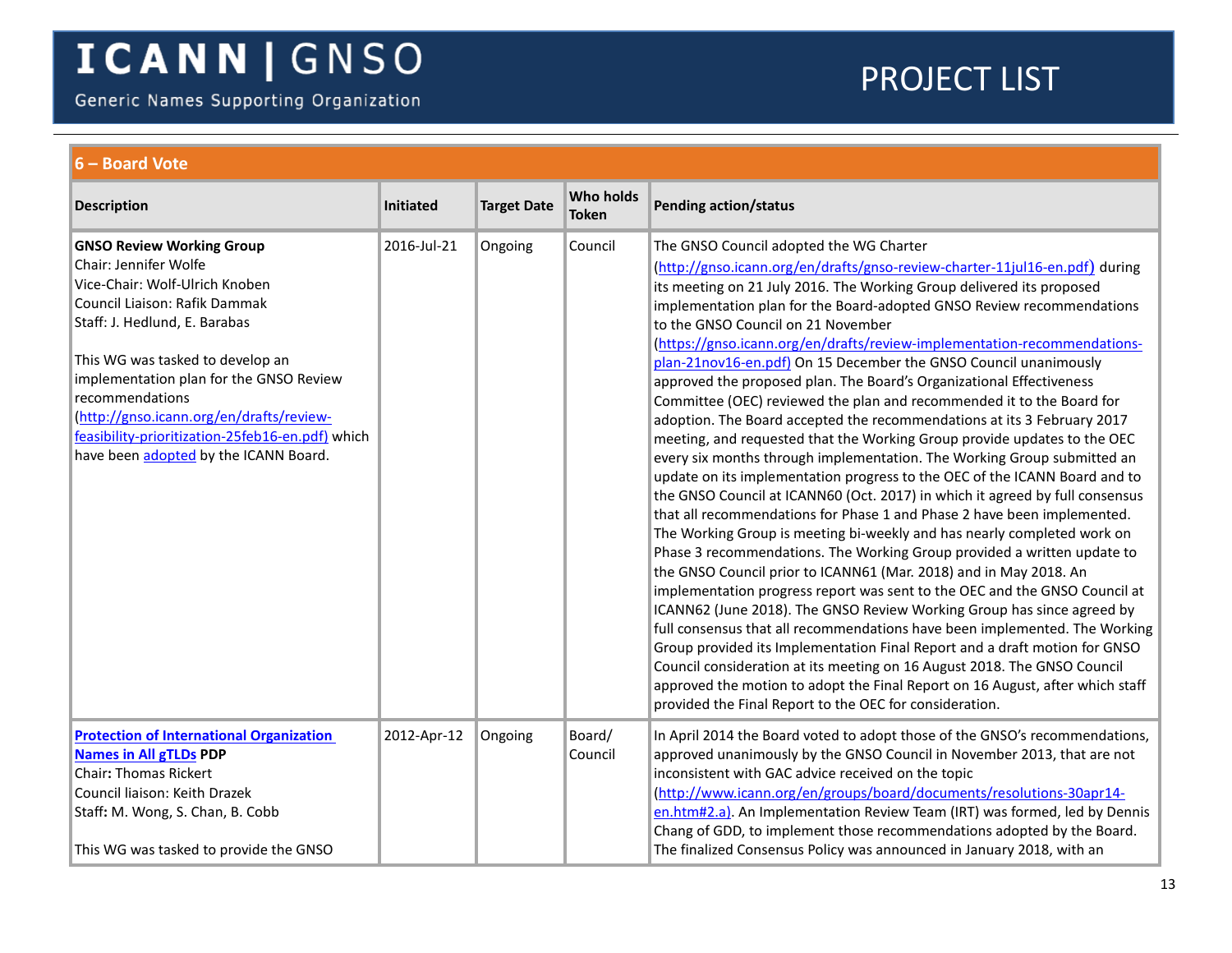Generic Names Supporting Organization

<span id="page-13-0"></span>

| 6 - Board Vote                                                                                                                                                                                                                                                                                                                                                                                                                                                                                           |                  |                    |                                  |                                                                                                                                                                                                                                                                                                                                                                                                                                                                                                                                                                                                                                                                                                                                                                                                                                                                                                                                                                                                                                                                                                                                                                                                                                                                                                                                                                                                                              |  |  |
|----------------------------------------------------------------------------------------------------------------------------------------------------------------------------------------------------------------------------------------------------------------------------------------------------------------------------------------------------------------------------------------------------------------------------------------------------------------------------------------------------------|------------------|--------------------|----------------------------------|------------------------------------------------------------------------------------------------------------------------------------------------------------------------------------------------------------------------------------------------------------------------------------------------------------------------------------------------------------------------------------------------------------------------------------------------------------------------------------------------------------------------------------------------------------------------------------------------------------------------------------------------------------------------------------------------------------------------------------------------------------------------------------------------------------------------------------------------------------------------------------------------------------------------------------------------------------------------------------------------------------------------------------------------------------------------------------------------------------------------------------------------------------------------------------------------------------------------------------------------------------------------------------------------------------------------------------------------------------------------------------------------------------------------------|--|--|
| <b>Description</b>                                                                                                                                                                                                                                                                                                                                                                                                                                                                                       | <b>Initiated</b> | <b>Target Date</b> | <b>Who holds</b><br><b>Token</b> | <b>Pending action/status</b>                                                                                                                                                                                                                                                                                                                                                                                                                                                                                                                                                                                                                                                                                                                                                                                                                                                                                                                                                                                                                                                                                                                                                                                                                                                                                                                                                                                                 |  |  |
| Council with policy recommendations as to<br>whether there is a need for special protections<br>at the top and second level in all gTLDs for the<br>names and acronyms of International<br>Governmental Organizations (IGOs) and<br>international non-governmental organizations<br>(INGOs) receiving protections under treaties<br>and statutes under multiple jurisdictions,<br>specifically including the Red Cross/Red<br>Crescent Movement (RCRC) and the<br>International Olympic Committee (IOC). |                  |                    |                                  | effective date of August 2018 for most aspects of the Policy.<br>For those policy recommendations that are inconsistent with GAC advice, the<br>Board passed a number of resolutions in 2013 and 2014 (see e.g.<br>https://www.icann.org/resources/board-material/resolutions-new-gtld-2013-<br>07-17-en#1.a) to temporarily reserve the Red Cross National Society names at<br>issue as well as the names and acronyms of the IGOs that appear on the list<br>provided by the GAC to ICANN in March 2013. These interim protections<br>remain in place until the differences between the GNSO recommendations and<br>the GAC advice are reconciled.<br>At ICANN57 (Nov. 2016) in Hyderabad, the Board proposed that the GAC and<br>GNSO enter into a facilitated dialogue to try to resolve the outstanding issues.<br>Facilitated discussions took place at ICANN58 (Mar. 2017) in Copenhagen and<br>were moderated by former Board member Bruce Tonkin based on a set of<br>Problem Statements and Briefing Papers reviewed by the parties.<br>Next steps on IGO acronyms protections:<br>Further discussions relating to possible next steps for protecting IGO acronyms<br>are expected to take place following the recent completion of the IGO-INGO<br>Curative Rights PDP.<br><b>Next steps on Red Cross names</b><br>See above (under Section 4: Working Group) for updates on the reconvened<br>PDP on this topic. |  |  |
| <b>Geo Regions Review Community-wide</b><br><b>Working Group</b><br>Chair: Cheryl Langdon-Orr (ccNSO/APRALO)<br>Staff: M. Wong<br>This Board-chartered cross community WG has<br>consulted with ICANN stakeholders regarding                                                                                                                                                                                                                                                                             | 2008-Aug-07      | 2018-Sep-30 Board  |                                  | A community Public Comment opportunity has been established for this matter<br>(see https://www.icann.org/public-comments/geo-regions-2015-12-23-en.<br>The comment period closed on 24 April 2016 and 7 submissions were received.<br>The staff report of public comments was published<br>(https://www.icann.org/en/system/files/files/report-comments-geo-regions-<br>13may16-en.pdf) and the Board is reviewing the comments received with a<br>view toward considering next steps. It is expected to take up this topic at a                                                                                                                                                                                                                                                                                                                                                                                                                                                                                                                                                                                                                                                                                                                                                                                                                                                                                            |  |  |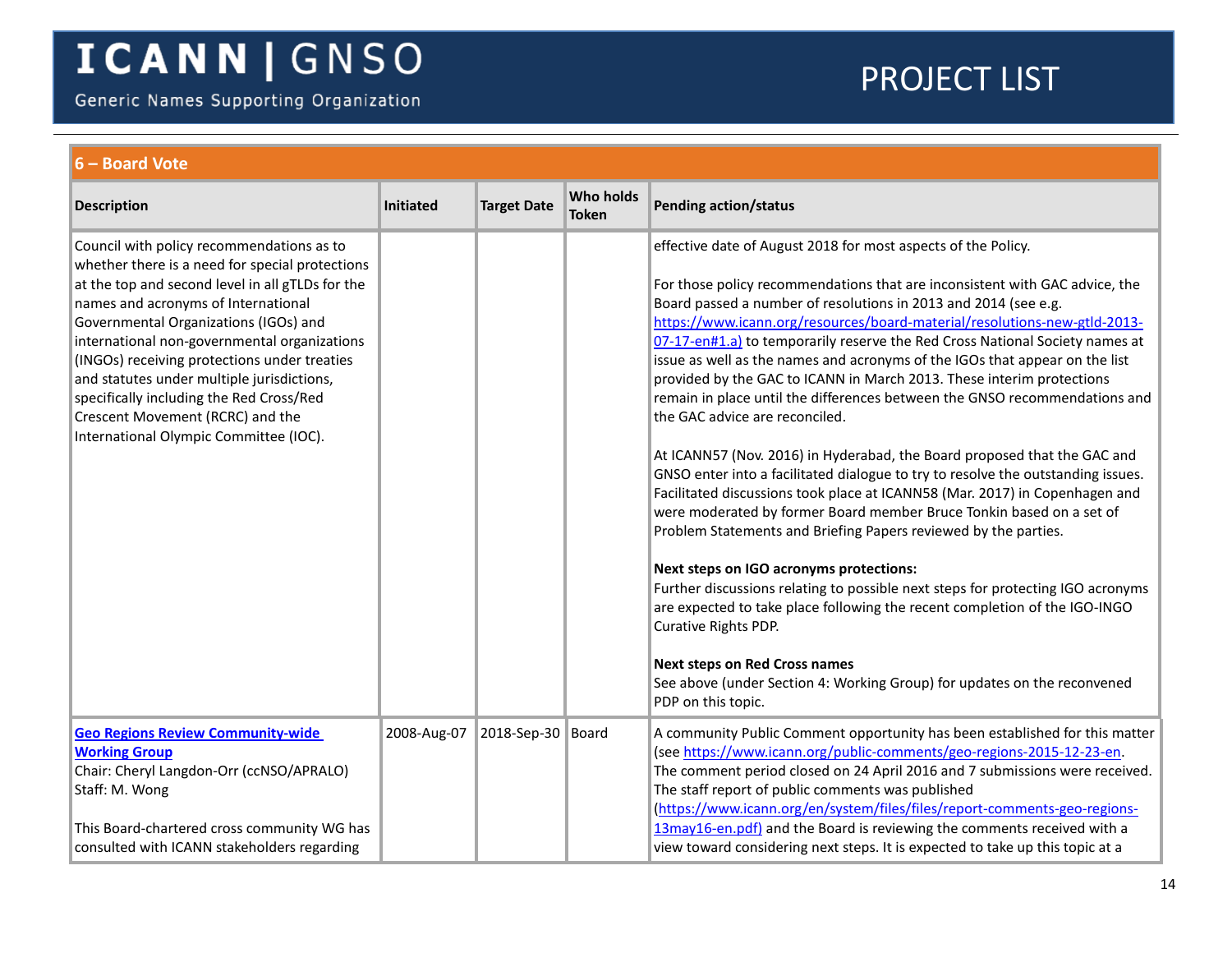Generic Names Supporting Organization

| $\blacksquare$ 6 – Board Vote                                     |                  |                    |                           |                             |  |  |
|-------------------------------------------------------------------|------------------|--------------------|---------------------------|-----------------------------|--|--|
| <b>Description</b>                                                | <b>Initiated</b> | <b>Target Date</b> | Who holds<br><b>Token</b> | Pending action/status       |  |  |
| the definition and applications of ICANN's<br>Geographic Regions. |                  |                    |                           | Board meeting by end -2018. |  |  |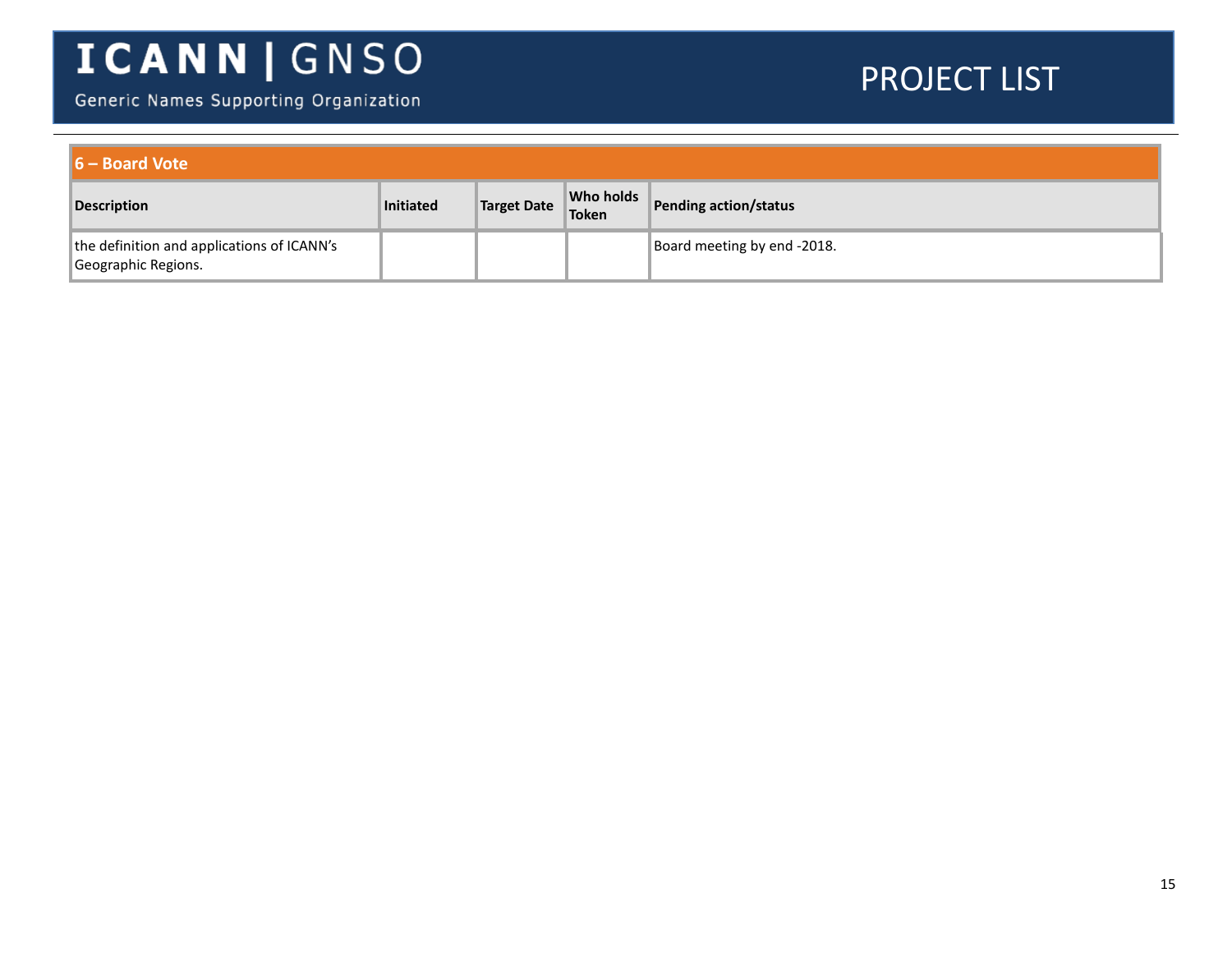Generic Names Supporting Organization

<span id="page-15-1"></span><span id="page-15-0"></span>

| ' – Implementation                                                                                                                                                                                                                                                                                                                                                                                                                                          |                       |                    |                                  |                                                                                                                                                                                                                                                                                                                                                                                                                                                                                                                                                                                                                                                                                                                                                                                                                                                                                                                                                                                                                                                                                                                                                                                                                                                                                                                                                                                                                                                                                                                                                          |  |  |  |
|-------------------------------------------------------------------------------------------------------------------------------------------------------------------------------------------------------------------------------------------------------------------------------------------------------------------------------------------------------------------------------------------------------------------------------------------------------------|-----------------------|--------------------|----------------------------------|----------------------------------------------------------------------------------------------------------------------------------------------------------------------------------------------------------------------------------------------------------------------------------------------------------------------------------------------------------------------------------------------------------------------------------------------------------------------------------------------------------------------------------------------------------------------------------------------------------------------------------------------------------------------------------------------------------------------------------------------------------------------------------------------------------------------------------------------------------------------------------------------------------------------------------------------------------------------------------------------------------------------------------------------------------------------------------------------------------------------------------------------------------------------------------------------------------------------------------------------------------------------------------------------------------------------------------------------------------------------------------------------------------------------------------------------------------------------------------------------------------------------------------------------------------|--|--|--|
| <b>Description</b>                                                                                                                                                                                                                                                                                                                                                                                                                                          | Initiated             | <b>Target Date</b> | <b>Who holds</b><br><b>Token</b> | <b>Pending action/status</b>                                                                                                                                                                                                                                                                                                                                                                                                                                                                                                                                                                                                                                                                                                                                                                                                                                                                                                                                                                                                                                                                                                                                                                                                                                                                                                                                                                                                                                                                                                                             |  |  |  |
| <b>GNSO Rights &amp; Obligations under Revised</b><br><b>ICANN Bylaws Drafting Team (DT)</b><br><b>Recommendations</b><br>Chair: Steve DelBianco<br>Staff: M. Wong, J. Hedlund, M. Konings<br>This DT was created to work with ICANN staff<br>to identify the GNSO's new rights and<br>obligations under the revised ICANN Bylaws,<br>and to prepare an implementation plan for the<br>GNSO Council's consideration.                                        | 2016-Jun-30 June 2018 |                    | <b>Board</b>                     | On 30 January 2018, the GNSO Council adopted the revised GNSO Operating<br>Procedures and recommended to the ICANN Board the modification of the<br>ICANN Bylaws to include a set of additional GNSO voting thresholds in relation<br>to the post-transition roles and responsibilities of the GNSO as a member of<br>the Empowered Community. The ICANN Board approved a resolution on 15<br>March 2018 at ICANN61 to direct staff to post the proposed additions to the<br>ICANN Bylaws for public comment. The 40-day public comment period closed<br>on 05 May 2018 and the ICANN Board adopted proposed additions based on<br>comments received during its meeting on 13 May. The requisite Empowered<br>Community process for a possible Rejection Action was initiated on 19 May. No<br>rejection petitions were received. As a result, the changes became effective<br>under the Bylaws on 21 June 2018.<br>Staff had circulated a follow up document on 17 May which outlines the<br>additional proposed steps to be taken to ensure preparedness as well as<br>facilitate the ability for the GNSO Council to act in relation to the new roles and<br>responsibilities outlined in the post-transition Bylaws, such as development of<br>templates and additional processes/procedures. In the meantime, staff is<br>developing templates and guidelines for the GNSO Council to review, and has<br>updated the gnso.icann.org website with the latest procedures and voting<br>thresholds: See: https://gnso.icann.org/en/council/procedures. |  |  |  |
| <b>Privacy &amp; Proxy Services Accreditation Issues</b><br><b>PDP Recommendations</b><br>Council Liaison: Darcy Southwell<br>IRT Support Staff: Amy Bivins (GDD)<br>The Registrar Accreditation Agreement (RAA),<br>the contract governing the relationship<br>between ICANN and accredited registrars, has<br>been in place since 2001. The Board initiated<br>negotiations for a new RAA in October 2011,<br>and requested an Issue Report from the GNSO | 2009-May-<br>21       | Ongoing            | Staff/IRT                        | The WG's Final Report was sent to the GNSO Council on 8 December 2015 and<br>in January 2016, the GNSO Council voted unanimously to approve all the WG's<br>final recommendations<br>(https://gnso.icann.org/en/council/resolutions#201601). In May 2016, the<br>Board acknowledged receipt of the PDP recommendations and requested<br>additional time to allow for possible timely GAC input. The GAC issued advice<br>via its Helsinki Communique requesting that its concerns be addressed during<br>implementation to the extent feasible. On 9 August 2016, the Board adopted<br>the PDP recommendations (https://www.icann.org/resources/board-<br>material/resolutions-2016-08-09-en#2.e). An IRT was formed and is being led<br>by Amy Bivins of GDD.                                                                                                                                                                                                                                                                                                                                                                                                                                                                                                                                                                                                                                                                                                                                                                                           |  |  |  |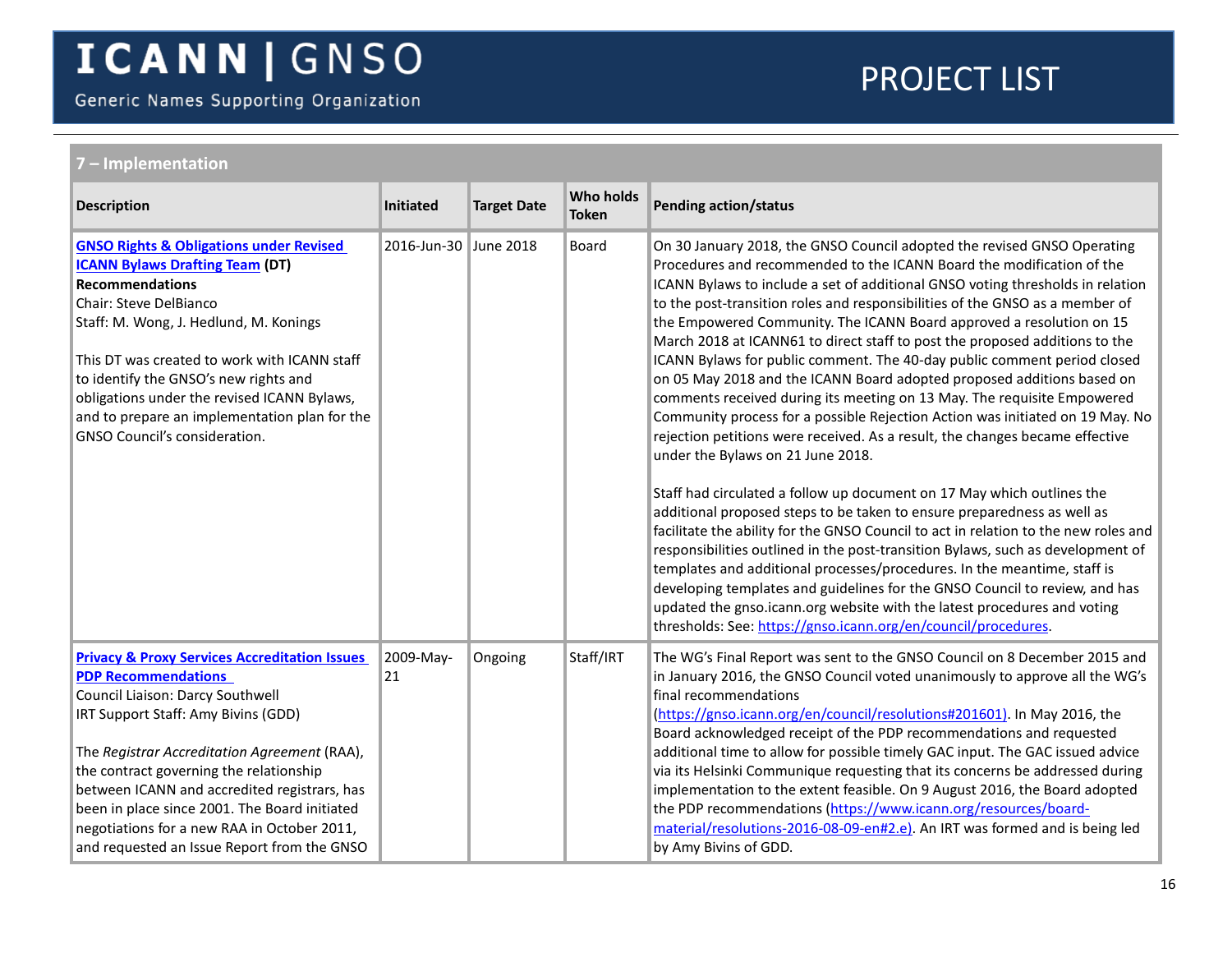Generic Names Supporting Organization

| ' – Implementation                                                                                                                                                                                                                                                                                                                                                                                                                                |           |                    |                                  |                                                                                                                                                                                                                                                                                                                                                                                                                                                                                                                                                                                                                                                                                                                                                                                                                                                                                                                                                                                                                                                                                                                                                                                                                                                                                                                                                                                                                                                                                                                                                                                                                                                                                                                                                                                                                                                                                                                                                                                                                                                                                                                                                                                               |  |  |
|---------------------------------------------------------------------------------------------------------------------------------------------------------------------------------------------------------------------------------------------------------------------------------------------------------------------------------------------------------------------------------------------------------------------------------------------------|-----------|--------------------|----------------------------------|-----------------------------------------------------------------------------------------------------------------------------------------------------------------------------------------------------------------------------------------------------------------------------------------------------------------------------------------------------------------------------------------------------------------------------------------------------------------------------------------------------------------------------------------------------------------------------------------------------------------------------------------------------------------------------------------------------------------------------------------------------------------------------------------------------------------------------------------------------------------------------------------------------------------------------------------------------------------------------------------------------------------------------------------------------------------------------------------------------------------------------------------------------------------------------------------------------------------------------------------------------------------------------------------------------------------------------------------------------------------------------------------------------------------------------------------------------------------------------------------------------------------------------------------------------------------------------------------------------------------------------------------------------------------------------------------------------------------------------------------------------------------------------------------------------------------------------------------------------------------------------------------------------------------------------------------------------------------------------------------------------------------------------------------------------------------------------------------------------------------------------------------------------------------------------------------------|--|--|
| <b>Description</b>                                                                                                                                                                                                                                                                                                                                                                                                                                | Initiated | <b>Target Date</b> | <b>Who holds</b><br><b>Token</b> | <b>Pending action/status</b>                                                                                                                                                                                                                                                                                                                                                                                                                                                                                                                                                                                                                                                                                                                                                                                                                                                                                                                                                                                                                                                                                                                                                                                                                                                                                                                                                                                                                                                                                                                                                                                                                                                                                                                                                                                                                                                                                                                                                                                                                                                                                                                                                                  |  |  |
| at the same time. The final version of the new<br>RAA was approved by the Board in June 2013,<br>thereby signifying that the RAA negotiations<br>were concluded. Per the Board's 2011 request,<br>the remaining issues, which were identified as<br>those relating to privacy & proxy services and<br>their accreditation, were examined in a PDP.<br>This IRT was formed to implement the PDP<br>recommendations approved by the ICANN<br>Board. |           |                    |                                  | The IRT has discussed a draft framework developed by the GAC's Public Safety<br>Working Group (PSWG) in relation to privacy and proxy services' handling of<br>law enforcement requests, a draft accreditation agreement and related<br>specifications. The Registrars Stakeholder Group asked ICANN organization to<br>consider pausing the IRT work in view of the imminent enforcement date of the<br>General Data Protection Regulation (GDPR). ICANN organization has responded<br>to indicate that it believes the public comment proceeding can still be<br>conducted while the GDPR review is ongoing, as the IRT's work is nearly<br>complete. The IRT is currently reviewing the outcome of a legal review of<br>possible GDPR implications on the policy recommendations before posting its<br>documents for public comment.<br>IRTP-C:<br>At the request of the Registrars' Stakeholder Group, which raised a substantive<br>concern regarding the application of IRTP-C to privacy and proxy services, the<br>GNSO Council wrote to the ICANN Board to recommend that the matter be<br>referred to the PPSAI IRT for consideration before the Policy effective date<br>(https://gnso.icann.org/en/correspondence/bladel-to-crocker-01dec16-<br>en.pdf). The Board responded on 21 December 2016 to note that it is reviewing<br>the Council's request and in the interim directing that ICANN Compliance defer<br>enforcement of the issue (https://gnso.icann.org/en/correspondence/crocker-<br>to-bladel-21dec16-en.pdf). On 3 February 2017, the Board passed a resolution<br>confirming its instructions regarding deferral of Compliance enforcement and<br>declaring its intention of further discussing the concerns raised by the GNSO<br>Council at a subsequent meeting.  On 16 March 2017, the Board passed a<br>resolution directing the ICANN CEO to instruct ICANN staff to work with the<br>Registrars' Stakeholder Group and other interested parties to determine the<br>appropriate path forward.<br>Per the GNSO Council's motion of 30 November 2017, the PPSAI IRT will<br>consider the issue of privacy/proxy registrations and IRTP Part C as outlined in |  |  |
|                                                                                                                                                                                                                                                                                                                                                                                                                                                   |           |                    |                                  | the annex to the GNSO Council letter                                                                                                                                                                                                                                                                                                                                                                                                                                                                                                                                                                                                                                                                                                                                                                                                                                                                                                                                                                                                                                                                                                                                                                                                                                                                                                                                                                                                                                                                                                                                                                                                                                                                                                                                                                                                                                                                                                                                                                                                                                                                                                                                                          |  |  |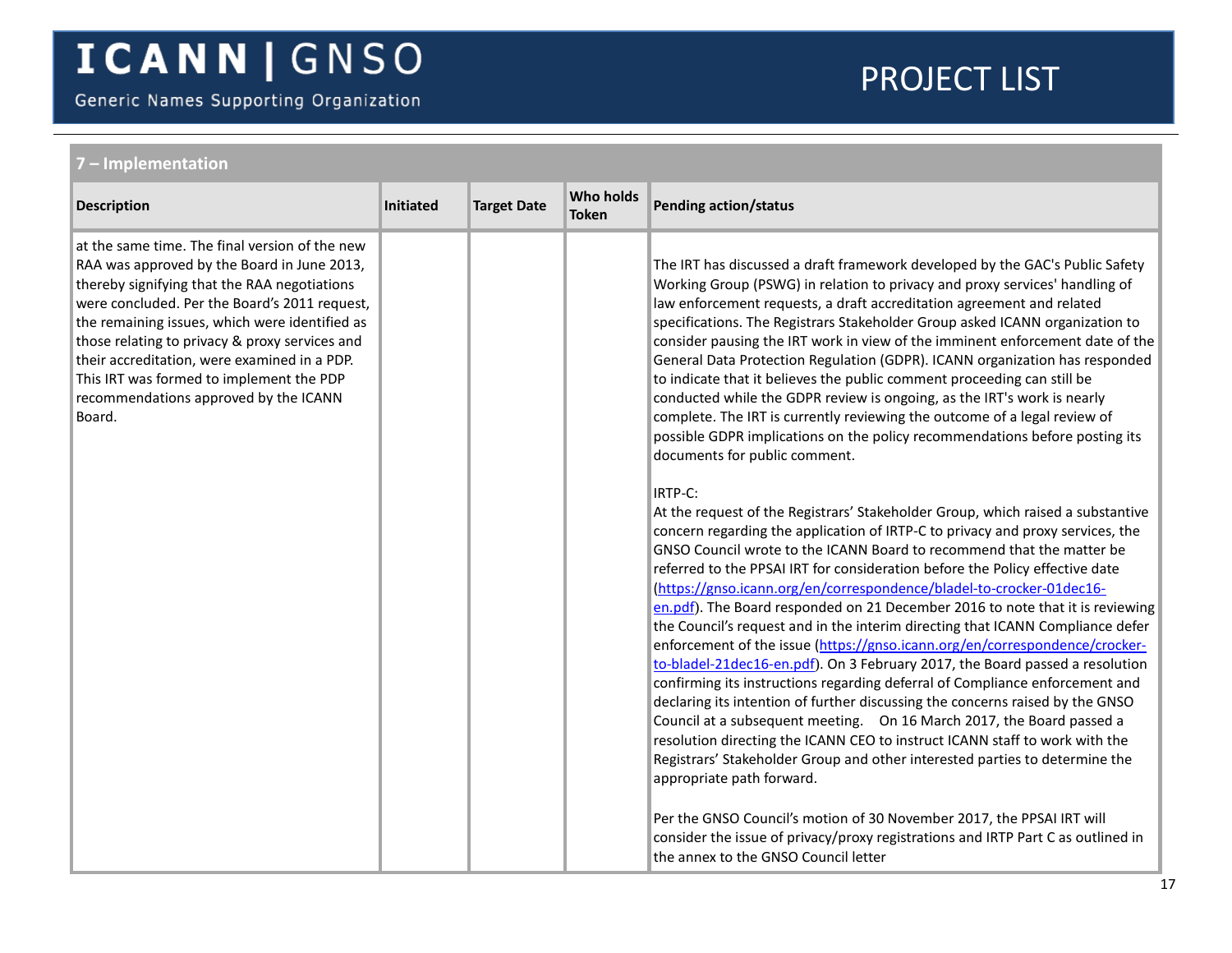Generic Names Supporting Organization

<span id="page-17-0"></span>

| 7 - Implementation                                                                                                                                                                                                                                                                                                                                                                                |                          |                    |                                  |                                                                                                                                                                                                                                                                                                                                                                                                                                                                                                                                                                                                                                                                                                                                                                |  |  |
|---------------------------------------------------------------------------------------------------------------------------------------------------------------------------------------------------------------------------------------------------------------------------------------------------------------------------------------------------------------------------------------------------|--------------------------|--------------------|----------------------------------|----------------------------------------------------------------------------------------------------------------------------------------------------------------------------------------------------------------------------------------------------------------------------------------------------------------------------------------------------------------------------------------------------------------------------------------------------------------------------------------------------------------------------------------------------------------------------------------------------------------------------------------------------------------------------------------------------------------------------------------------------------------|--|--|
| <b>Description</b>                                                                                                                                                                                                                                                                                                                                                                                | Initiated                | <b>Target Date</b> | <b>Who holds</b><br><b>Token</b> | <b>Pending action/status</b>                                                                                                                                                                                                                                                                                                                                                                                                                                                                                                                                                                                                                                                                                                                                   |  |  |
|                                                                                                                                                                                                                                                                                                                                                                                                   |                          |                    |                                  | (see https://gnso.icann.org/en/correspondence/bladel-to-crocker-01dec16-<br>en.pdf) and put forward recommendations for implementation that are<br>consistent with the IRTP Part C policy recommendations as well as the PPSAI<br>policy recommendations. The IRT is expected to undertake this work only after<br>the it closes its expected comment period on its initial documents.                                                                                                                                                                                                                                                                                                                                                                         |  |  |
| <b>Translation/Transliteration of</b><br><b>Internationalized Registration Data PDP</b><br><b>Recommendations</b><br>Council Liaison: Rubens Kuhl<br>IRT Support Staff: Brian Aitchison (GDD)                                                                                                                                                                                                     | $2012$ -Oct-17   Ongoing |                    | Staff/IRT                        | On 28 September 2015 the ICANN Board approved the adoption of all seven<br>recommendations contained in the Final Report from the PDP Working Group<br>(https://www.icann.org/resources/board-material/resolutions-2015-09-28-en).<br>An Implementation Review Team (IRT) was formed and a draft implementation<br>plan shared with the IRT, which met for its first meeting on 19 July 2016.                                                                                                                                                                                                                                                                                                                                                                  |  |  |
| The PDP addressed two primary issues:<br>Whether it is desirable to translate<br>1.<br>contact information to a single<br>common language or transliterate<br>contact information to a single<br>common script; and<br>Who should bear the burden<br>2.<br>translating contact information to a<br>single common language or<br>transliterating contact information to<br>a single common script? |                          |                    |                                  | As of November 2016, the IRT is engaged in discussions around language and<br>script tags, which appear to be a minimum requirement to meet the standards<br>set by the PDP recommendations.<br>The IRT held its 12th call on 8 June 2017. The team continues to discuss the<br>details of implementing language and script tags. The team discussed the<br>merits of submitting a set of questions on the T/T Recommendations to the<br>GNSO Council for clarification and input. After discussing, they came to the<br>conclusion that it would be better to seek the input of those involved in the T/T<br>PDP Working Group and potentially certain Stakeholder Groups on those<br>questions before considering GNSO Council input. The questions focus on |  |  |
| This IRT was formed to implement the final<br>PDP recommendations as approved by the<br>ICANN Board.                                                                                                                                                                                                                                                                                              |                          |                    |                                  | whether the T/T recommendations mandate that ALL new registration data be<br>tagged with the languages and scripts in use by a registrant, how the<br>implementation should ultimately be carried out (eg: Should the<br>implementation date be coordinated with the operationalization of RDAP?<br>Should it be "pilot tested" along with RDAP? Should it be referred to the Next<br>Gen RDS PDP?). Once the above questions are answered, a policy language<br>document will be developed for IRT review and eventually public comment.<br>The timeline for the implementation of the T/T Recommendations is now<br>indeterminate due to the indeterminate nature of the RDAP roll-out, which is                                                             |  |  |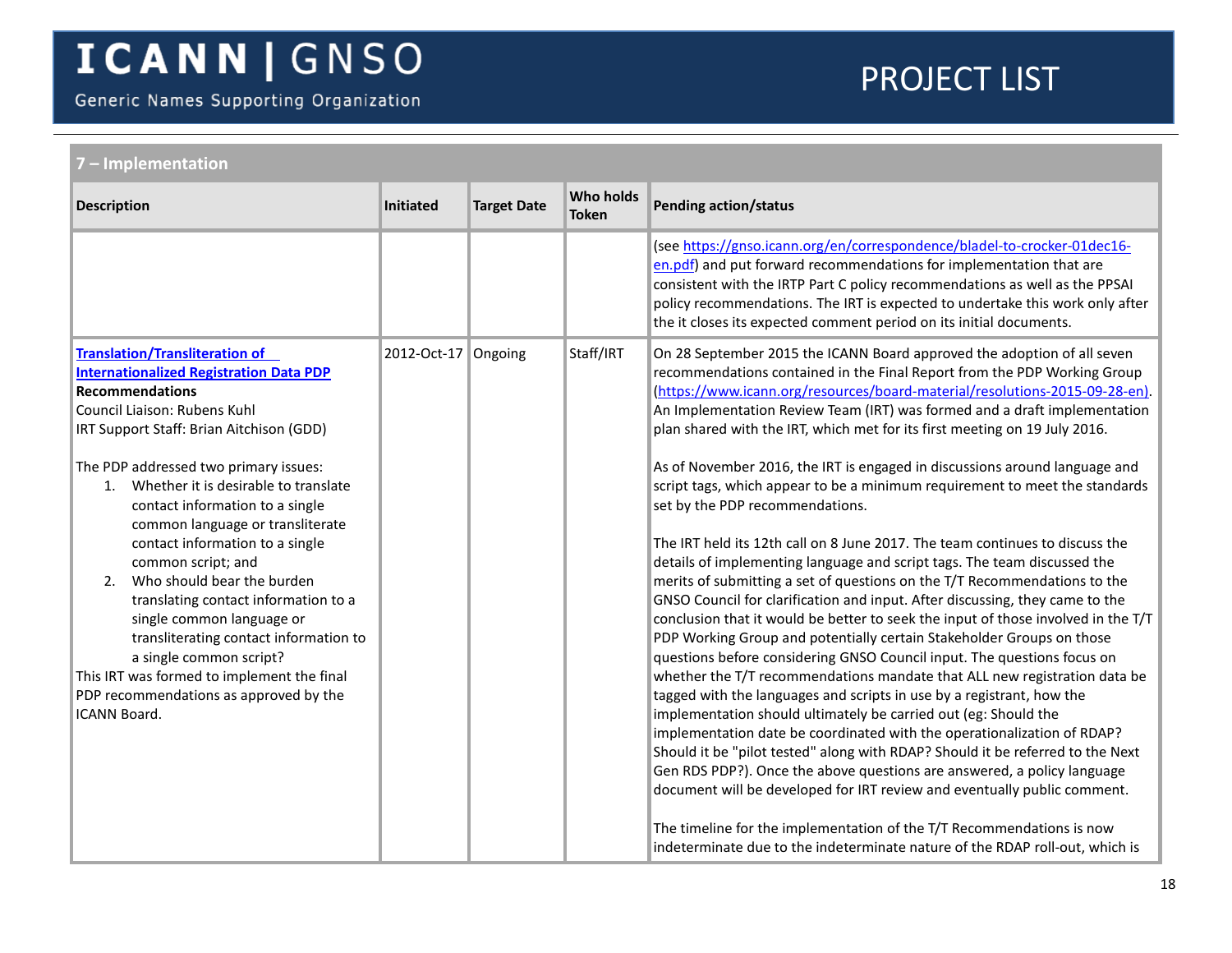Generic Names Supporting Organization

<span id="page-18-0"></span>

| 7 - Implementation                                                                                                                                                                                                                                                                                                        |                 |                    |                                  |                                                                                                                                                                                                                                                                                                                                                                                                                                                                                                                                                                                                                                                                                                                                                                                                                                                                                                                                                                                                                                                                                                                                                                                                                                                                                                                                                                                                                                                                                                                                                                                                                                                                                                                                    |  |  |  |
|---------------------------------------------------------------------------------------------------------------------------------------------------------------------------------------------------------------------------------------------------------------------------------------------------------------------------|-----------------|--------------------|----------------------------------|------------------------------------------------------------------------------------------------------------------------------------------------------------------------------------------------------------------------------------------------------------------------------------------------------------------------------------------------------------------------------------------------------------------------------------------------------------------------------------------------------------------------------------------------------------------------------------------------------------------------------------------------------------------------------------------------------------------------------------------------------------------------------------------------------------------------------------------------------------------------------------------------------------------------------------------------------------------------------------------------------------------------------------------------------------------------------------------------------------------------------------------------------------------------------------------------------------------------------------------------------------------------------------------------------------------------------------------------------------------------------------------------------------------------------------------------------------------------------------------------------------------------------------------------------------------------------------------------------------------------------------------------------------------------------------------------------------------------------------|--|--|--|
| <b>Description</b>                                                                                                                                                                                                                                                                                                        | Initiated       | <b>Target Date</b> | <b>Who holds</b><br><b>Token</b> | <b>Pending action/status</b>                                                                                                                                                                                                                                                                                                                                                                                                                                                                                                                                                                                                                                                                                                                                                                                                                                                                                                                                                                                                                                                                                                                                                                                                                                                                                                                                                                                                                                                                                                                                                                                                                                                                                                       |  |  |  |
|                                                                                                                                                                                                                                                                                                                           |                 |                    |                                  | the minimum requirement to implement the T/T policy recommendations.                                                                                                                                                                                                                                                                                                                                                                                                                                                                                                                                                                                                                                                                                                                                                                                                                                                                                                                                                                                                                                                                                                                                                                                                                                                                                                                                                                                                                                                                                                                                                                                                                                                               |  |  |  |
| <b>Thick WHOIS PDP Recommendations</b><br>Council Liaison: Susan Kawaguchi<br>IRT Support Staff: Dennis Chang (GDD)<br>This IRT was formed to work with ICANN staff<br>on the implementation of the GNSO's policy<br>recommendation to require Thick Whois for all<br>gTLD registries, as approved by the ICANN<br>Board. | 2012-Mar-<br>14 | 2019-Feb-01        | IRT / Staff /<br>Council         | The ICANN Board approved the GNSO recommendations on Thick Whois at its<br>meeting on 7 February 2014<br>(http://www.icann.org/en/groups/board/documents/resolutions-07feb14-<br>en.htm). An IRT was formed and various impact assessments and<br>implementation proposals have been discussed with the IRT in the two<br>decoupled work streams, corresponding to the two expected outcomes in the<br>PDP Recommendations.<br>The work streams have resulted in two policies and published on 1 February<br>2017: 1) Thick Whois Consensus Policy Requiring Consistent Labeling and<br>Display of RDDS (WHOIS) Output for All gTLDs and 2) the Proposed<br>Implementation of GNSO Thick RDDS (WHOIS) Transition Policy for .COM, .NET<br>and .JOBS.<br>The Consistent Labelling and Display of RDDS Output for All gTLDs policy has<br>completed implementation with the policy effective date of 1 August 2017.<br>On 13 May 2018, the ICANN Board passed a Resolution to defer contractual<br>compliance enforcement of the Thick WHOIS transition policy in consideration<br>of the European Union's General Data Protection Regulation (GDPR). ICANN<br>Contractual Compliance will defer enforcing the following milestones until the<br>dates listed below:<br>30 November 2018: The registry operator must begin accepting<br>Thick WHOIS data from registrars for existing registrations in<br>.COM, .NET and .JOBS.<br>By 30 April 2019: All registrars must send Thick WHOIS data to the<br>registry operator for all new registrations in .COM, .NET and .JOBS.<br>By 31 January 2020: All registrars are required to complete the<br>transition to Thick WHOIS data for all registrations in .COM, .NET<br>and .JOBS. |  |  |  |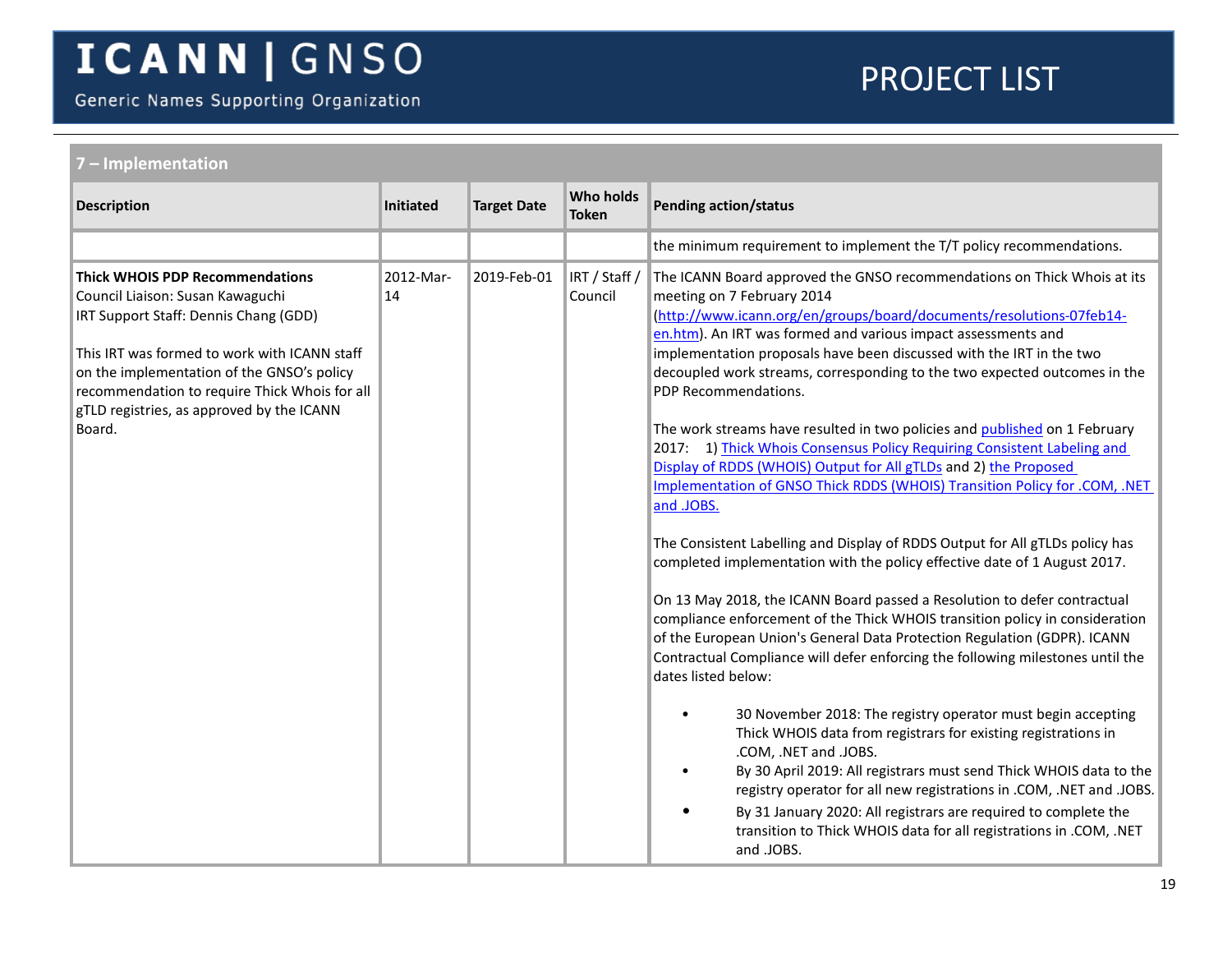<span id="page-19-2"></span><span id="page-19-1"></span><span id="page-19-0"></span>

| <b>Other</b>                                                                                                                                                                                                                                                                                                                                                                                                               |                 |                         |                                  |                                                                                                                                                                                                                                                                                                                                                                                                                                                                                                                                                                                                                                                                |  |  |
|----------------------------------------------------------------------------------------------------------------------------------------------------------------------------------------------------------------------------------------------------------------------------------------------------------------------------------------------------------------------------------------------------------------------------|-----------------|-------------------------|----------------------------------|----------------------------------------------------------------------------------------------------------------------------------------------------------------------------------------------------------------------------------------------------------------------------------------------------------------------------------------------------------------------------------------------------------------------------------------------------------------------------------------------------------------------------------------------------------------------------------------------------------------------------------------------------------------|--|--|
| <b>Description</b>                                                                                                                                                                                                                                                                                                                                                                                                         | Initiated       | <b>Target Date</b>      | <b>Who holds</b><br><b>Token</b> | <b>Pending action/status</b>                                                                                                                                                                                                                                                                                                                                                                                                                                                                                                                                                                                                                                   |  |  |
| <b>GNSO Standing Committee on ICANN Budget</b><br>and Operating Plan (SCBO)<br>Chair: Ayden Ferdeline<br>Council Liaison: Heather Forrest<br>Staff: M. Konings, S. Chan, B. Cobb<br>The SCBO is tasked to assist the GNSO with<br>providing information and possible comments<br>to ICANN's Budget and Strategic Operating<br>Plan.                                                                                        | 2017-09-12      | Ongoing                 | <b>SCBO</b>                      | The SCBO's interim charter was adopted by the GNSO Council at the<br>December 2017 GNSO Council meeting. The standing committee has<br>reviewed the ICANN FY19 Draft Budget and Operating Plan and submitted<br>comments on behalf of the Council. The SCBO reviewed the responses<br>from ICANN Org to the Council comments, among others, and<br>determined no further action was necessary. Towards September 2018, the<br>SCBO will review its prior activity and efforts and develop an after-action<br>report for the Council to consider any changes to the SCBO Charter and<br>confirm the group's continued existence.                                |  |  |
| <b>GNSO Standing Selection Committee (SSC)</b><br>Chair: Susan Kawaguchi<br>Vice-Chair: Maxim Alzoba<br>Staff: M. Konings, E. Barabas<br>The SSC is tasked to assist with the selection of<br>GNSO representatives to future Review Teams,<br>including for the various reviews mandated by<br>the ICANN Bylaws, and other ICANN structures<br>for which the GNSO will need to appoint,<br>nominate or endorse candidates. | 2017-Mar-<br>15 | Ongoing                 | <b>SSC</b>                       | In order to deal with the different requests for nominations /<br>endorsements of candidates for the different review teams as well as post-<br>transition related structures, the GNSO Council adopted on an interim<br>basis the proposed charter for a GNSO Standing Selection Committee<br>during its meeting at ICANN58 (Mar. 2017). The SSC completed a review of<br>its charter to assess whether the charter provides sufficient guidance and<br>flexibility to carry out its work, and whether any modifications should be<br>considered. The SSC sent proposed revisions to the GNSO Council, which<br>the Council approved in its May 2018 meeting. |  |  |
| <b>Consumer Choice Competition and Trust</b><br><b>Review Team</b><br>Chair: Jonathan Zuck<br>Staff: Eleeza Agopian, Brian Aitchison (GDD)<br>This Review Team was formed in Nov. 2015 to<br>examine the extent to which the introduction<br>or expansion of gTLDs has promoted<br>competition, consumer trust and consumer                                                                                                |                 | 2015-Feb-12 2018-Sep-31 | Review<br>Team                   | Under its bylaws, ICANN is committed to ensuring that, as it contemplates<br>expanding the top-level domain space, the various issues that are involved<br>will be adequately addressed prior to implementation.  These include<br>issues such as competition, consumer protection, security, stability and<br>resiliency, malicious abuse issues, sovereignty concerns, and rights<br>protection. The bylaws also requires ICANN to convene a community-<br>driven review team to examine the extent to which the introduction or<br>expansion of gTLDs has promoted competition, consumer trust and<br>consumer choice, as well as the effectiveness of:     |  |  |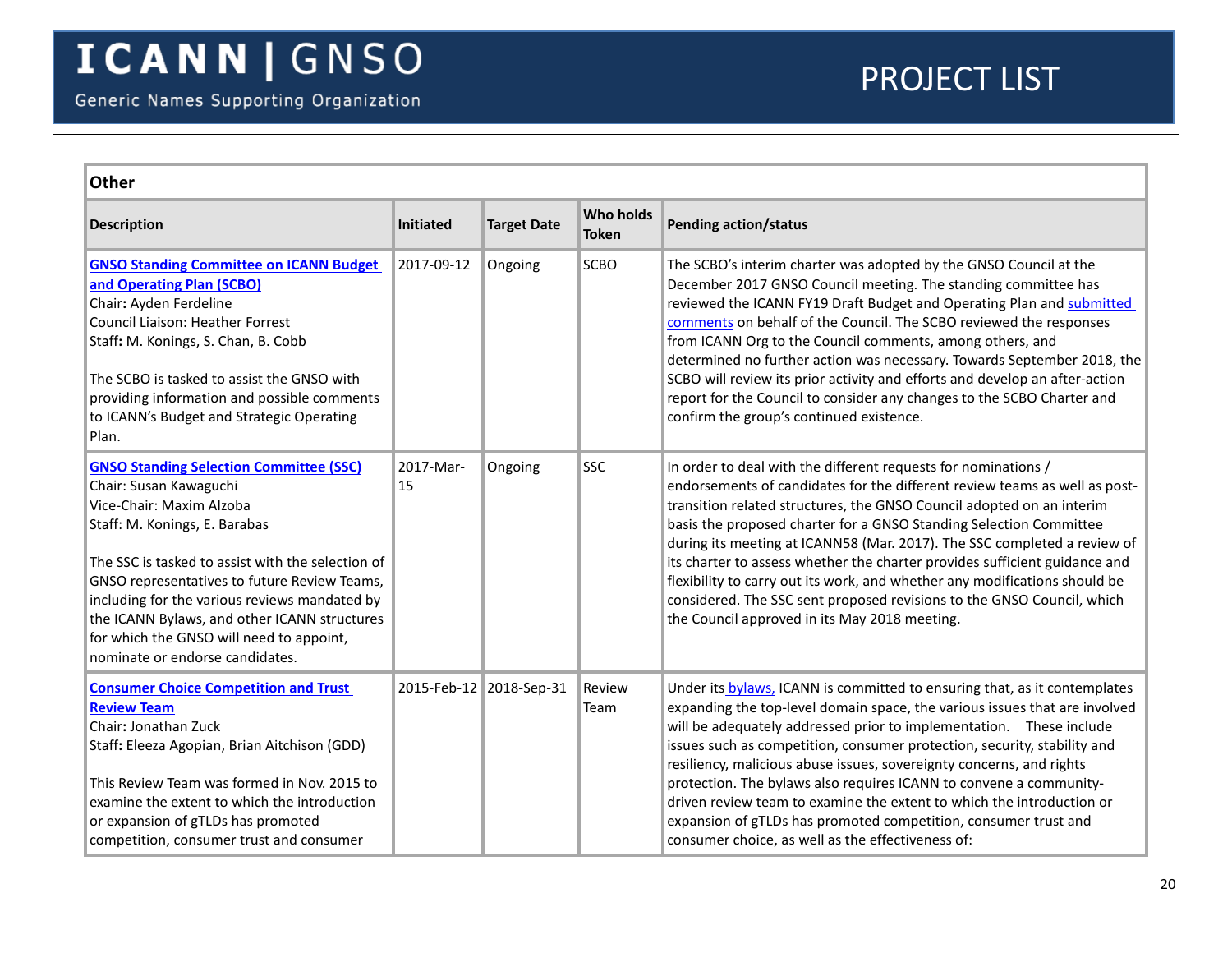<span id="page-20-1"></span><span id="page-20-0"></span>

| <b>Other</b>                                                                                                                                                                                                                                                                           |             |                    |                                  |                                                                                                                                                                                                                                                                                                                                                                                                                                                                                                                                                                                                                                                                                                                                                                                                                                                                                                                                         |  |
|----------------------------------------------------------------------------------------------------------------------------------------------------------------------------------------------------------------------------------------------------------------------------------------|-------------|--------------------|----------------------------------|-----------------------------------------------------------------------------------------------------------------------------------------------------------------------------------------------------------------------------------------------------------------------------------------------------------------------------------------------------------------------------------------------------------------------------------------------------------------------------------------------------------------------------------------------------------------------------------------------------------------------------------------------------------------------------------------------------------------------------------------------------------------------------------------------------------------------------------------------------------------------------------------------------------------------------------------|--|
| <b>Description</b>                                                                                                                                                                                                                                                                     | Initiated   | <b>Target Date</b> | <b>Who holds</b><br><b>Token</b> | <b>Pending action/status</b>                                                                                                                                                                                                                                                                                                                                                                                                                                                                                                                                                                                                                                                                                                                                                                                                                                                                                                            |  |
| choice. It will also assess the effectiveness of<br>the application and evaluation processes, as<br>well as the safeguards put in place by ICANN to<br>mitigate issues involved in the introduction or<br>expansion of new gTLDs.<br>Completed and will be deleted on next<br>version. |             |                    |                                  | The application and evaluation process<br>Safeguards put in place to mitigate issues involved in the<br>introduction or expansion<br>The CCT-RT is currently developing its final report for delivery to the ICANN<br>Board. The updated report will contain additional sections including results<br>from a new generic top-level domain (gTLD) cost impact survey and the<br><b>Statistical Analysis of Domain Name System (DNS) Abuse in gTLDs Final</b><br>Report. The CCT-RT has produced its Report of Public comments on new<br>sections and revised recommendations. It published its <b>Final Report</b> on 8<br>September 2018.                                                                                                                                                                                                                                                                                               |  |
| <b>Expired Registration Recovery Policy - Policy</b><br><b>Review (ERRP-PR)</b><br>Staff: M. Konings                                                                                                                                                                                   | <b>FY18</b> | TBD                | Staff                            | The ERRP Consensus Policy became effective 31 Aug 2013 as a result of<br>adopted recommendations produced from the GNSO's Post Expiration<br>Domain Name Recovery (PEDNR) PDP WG. That WG deliberated on issues<br>related to the expiration of domain names and to what extent a Registrant<br>should be able to recover domain names after they expire. One<br>recommendation from the WG requested monitoring and follow-up:<br>Recommendation #18: The Working Group recommends that ICANN<br>Compliance be requested to provide updates to the GNSO Council on a<br>regular basis in relation to the implementation and effectiveness of the<br>proposed recommendations, either in the form of a report that details<br>amongst others the number of complaints received in relation to renewal<br>and/or post expiration related matters or in the form of audits that assess<br>if the policy has been implemented as intended. |  |
| <b>Policy &amp; Implementation Recommendations</b><br>Review (Pollmp-RR)<br>Staff: B. Aitchison, M. Konings                                                                                                                                                                            | <b>FY20</b> | <b>TBD</b>         | <b>GNSO</b><br>Council           | The GNSO Council adopted the Pollmp WG's recommendations in June of<br>2015 with the Board approving the necessary changes to Bylaws Article X,<br>section 3-9 and to Annex A for the newly defined procedures. The results<br>of this effort can be found in the GNSO Operating Procedures. As part of<br>the Council's resolution a review is to take place:                                                                                                                                                                                                                                                                                                                                                                                                                                                                                                                                                                          |  |